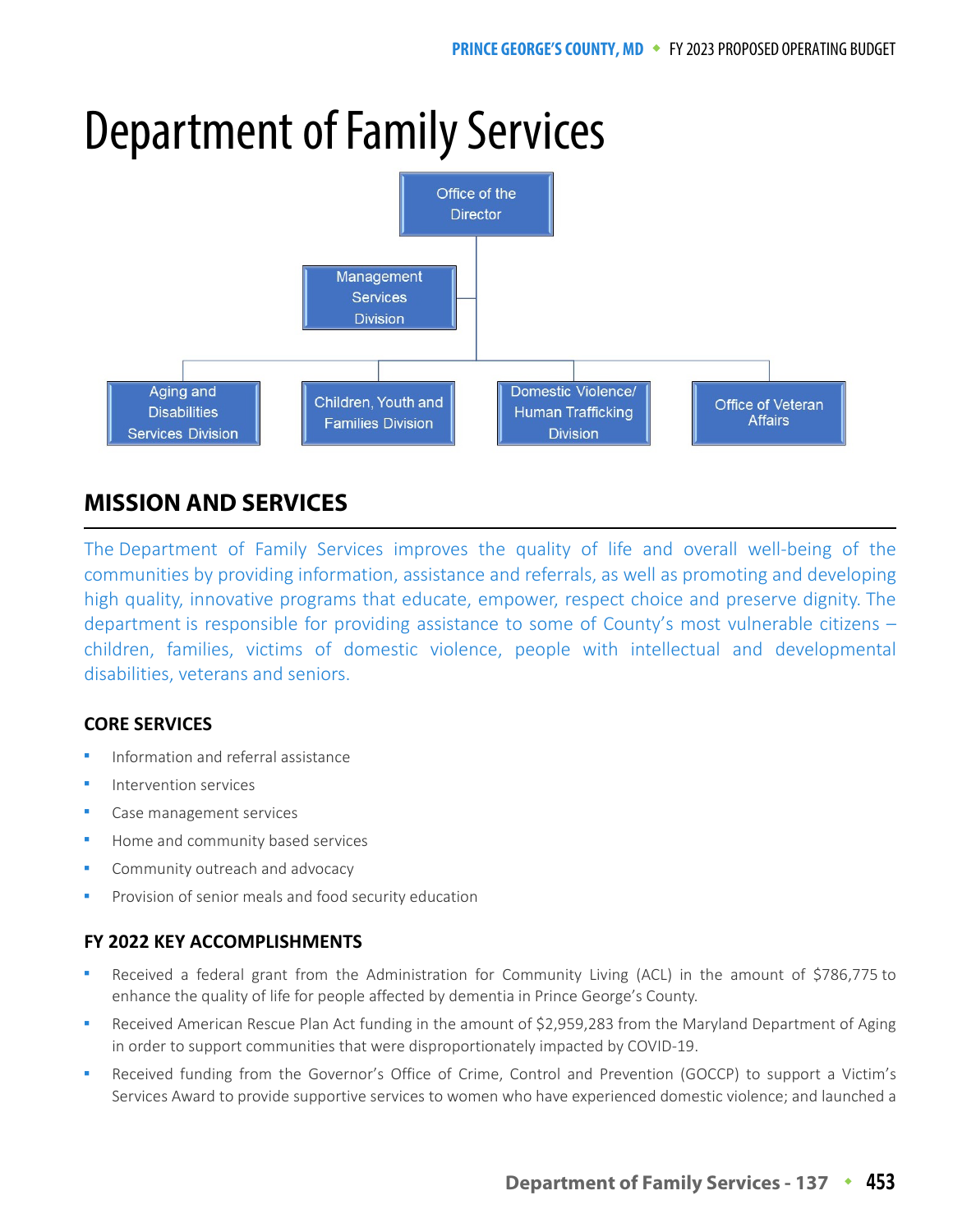new Fatherhood Program to provide participants with a safe, educational and positive environment to share with other fathers' similar experiences.

- Expanded awareness efforts post COVID-19 by utilizing virtual mediums to host community trainings, forums and initiatives to more than 8,300 residents through Zoom and digital communications.
- Led countywide projects to enhance communication and outreach efforts to veterans. The projects include collaborative groundwork for the creation of an Aquaculture Learning Center and a Farmer's Collaborative.

## **STRATEGIC FOCUS AND INITIATIVES IN FY 2023**

The agency's top priorities in FY 2023 are:

- Increase the percentage of individuals linked to care through information assistance and referral services.
- Increase the number of individuals and families who have access to nutritious meals and childhood hunger programs in an effort to enhance food security.
- Reduce the percentage of at-risk older adults entering long term care facilities after one year of receiving community-based services.
- Increase access to intervention programs and services for at-risk youth and families via the administration of disconnected youth, childhood hunger and home visiting programs.
- Increase supportive services to victims of domestic violence and human trafficking and assist domestic violence survivors with resources that promote self-sufficiency.
- Enhance communications and outreach to the over 100,000 veterans and family members in Prince George's County, to ensure that all eligible Prince Georgians receive information on services and benefits available to them.

## **FY 2023 BUDGET SUMMARY**

The FY 2023 proposed budget for the Department of Family Services is \$18,454,400, an increase of \$685,700 or 3.9% over the FY 2022 approved budget.

|                       | FY 2021 Actual |           | FY 2022 Budget |         | FY 2022 Estimate |          | FY 2023 Proposed |          |
|-----------------------|----------------|-----------|----------------|---------|------------------|----------|------------------|----------|
| <b>Fund Types</b>     | Amount         | $%$ Total | Amount         | % Total | Amount           | % Total  | Amount           | % Total  |
| <b>General Fund</b>   | \$5,462,488    | 36.4%     | \$6,507,800    | 36.6%   | \$6,179,700      | $35.6\%$ | \$6,614,300      | 35.8%    |
| <b>Grant Funds</b>    | 9,203,739      | $61.3\%$  | 10,870,900     | 61.2%   | 10,809,600       | 62.2%    | 11,450,100       | $62.0\%$ |
| Special Revenue Funds | 348,000        | 2.3%      | 390,000        | 2.2%    | 390,000          | 2.2%     | 390,000          | 2.1%     |
| <b>Total</b>          | \$15,014,227   | 100.0%    | \$17,768,700   | 100.0%  | \$17,379,300     | 100.0%   | \$18,454,400     | 100.0%   |

## **Expenditures by Fund Type**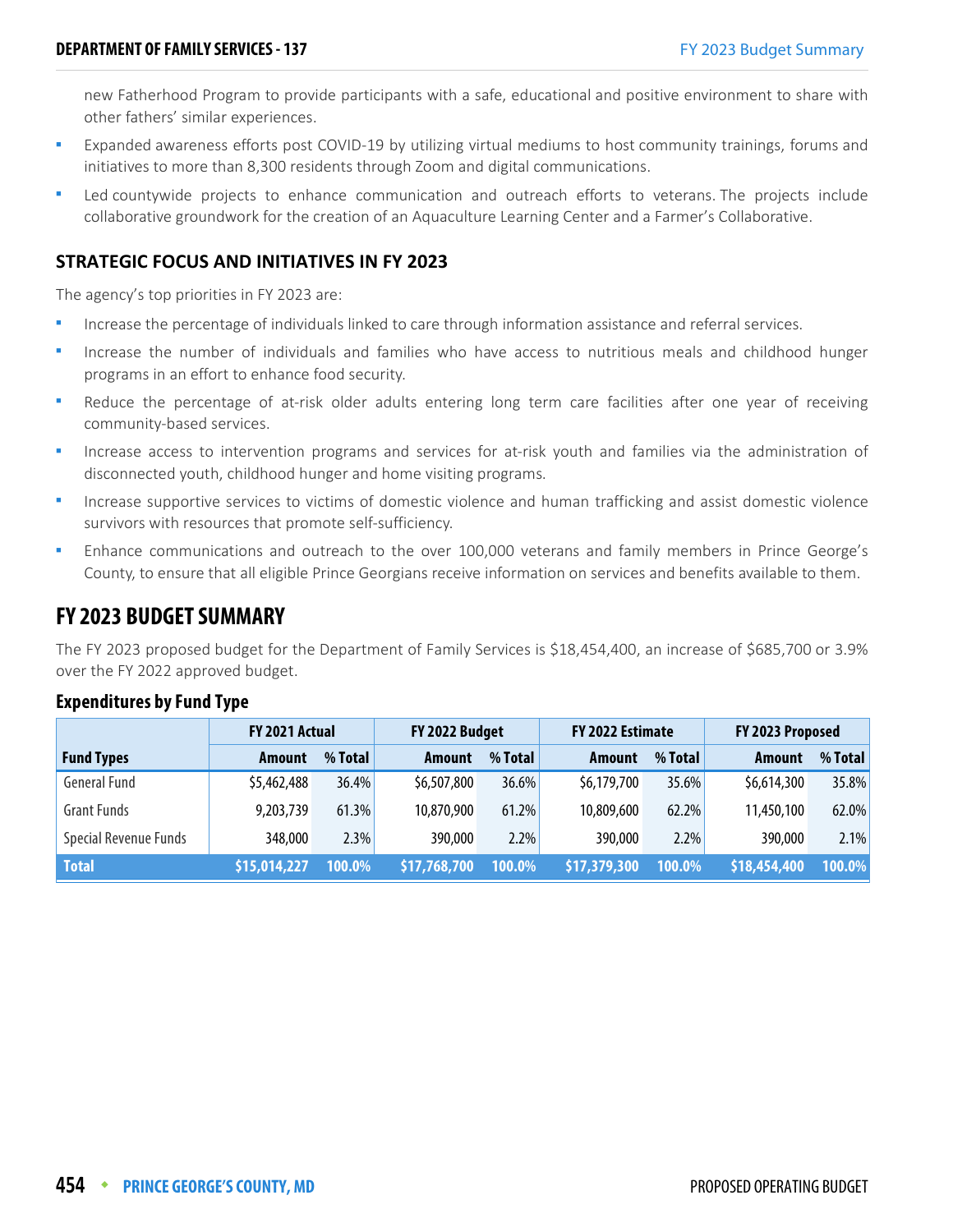## **GENERAL FUND**

The FY 2023 proposed General Fund budget for the Department of Family Services is \$6,614,300, an increase of \$106,500 or 1.6% over the FY 2022 approved budget.

## **Reconciliation from Prior Year**

|                                                                                                                                                                                                         | <b>Expenditures</b> |
|---------------------------------------------------------------------------------------------------------------------------------------------------------------------------------------------------------|---------------------|
| <b>FY 2022 Approved Budget</b>                                                                                                                                                                          | \$6,507,800         |
| <b>Increase Cost: Fringe Benefits</b> — Increase in fringe benefit costs to align with compensation adjustments; the fringe<br>benefit rate decreases from 31.5% to 34.7% to align with projected costs | \$81,200            |
| Increase Cost: Compensation - Mandated Salary Requirements - Annualization of costs related to FY 2022 salary<br>adjustments, netted with vacancy lapse and attrition                                   | 58,000              |
| Increase Cost: Operating - Technology Cost Allocation - Increase in OIT charges based on anticipated countywide costs<br>for technology                                                                 | 36,000              |
| <b>Decrease Cost: Operating</b> - Net adjustment in various operating expenses (membership fees, equipment repair/<br>maintenance, postage, printing and supplies)                                      | (1,000)             |
| <b>Decrease Cost: Compensation</b> — Adjusted the funding for the Disability Training Apprenticeship Program to align with<br>program terms                                                             | (67,700)            |
| <b>FY 2023 Proposed Budget</b>                                                                                                                                                                          | \$6,614,300         |

#### **GRANT FUNDS**

The FY 2023 proposed grant budget for the Department of Family Services is \$11,450,100, an increase of \$579,200 or 5.3% over the FY 2022 approved budget. Major sources of funds in the FY 2023 proposed budget include:

- Community Options Waiver
- Title IIIC1: Nutrition for the Elderly-Congregate Meals
- Senior Care

## **Reconciliation from Prior Year**

|                                                                                          | <b>Expenditures</b> |
|------------------------------------------------------------------------------------------|---------------------|
| <b>FY 2022 Approved Budget</b>                                                           | \$10,870,900        |
| <b>Add: New Grant</b> — Dementia Capable Community Connections                           | \$236,600           |
| <b>Add: New Grant</b> - Start Early Beta Program                                         | 125,000             |
| <b>Add: New Grant</b> — Improving Workforce Development and Employment                   | 110,000             |
| <b>Add: New Grant</b> — Strengthening Prince George's System of Early Care and Education | 100,000             |
| <b>Enhance: Existing Programs</b> - Money Follows the Person                             | 49,000              |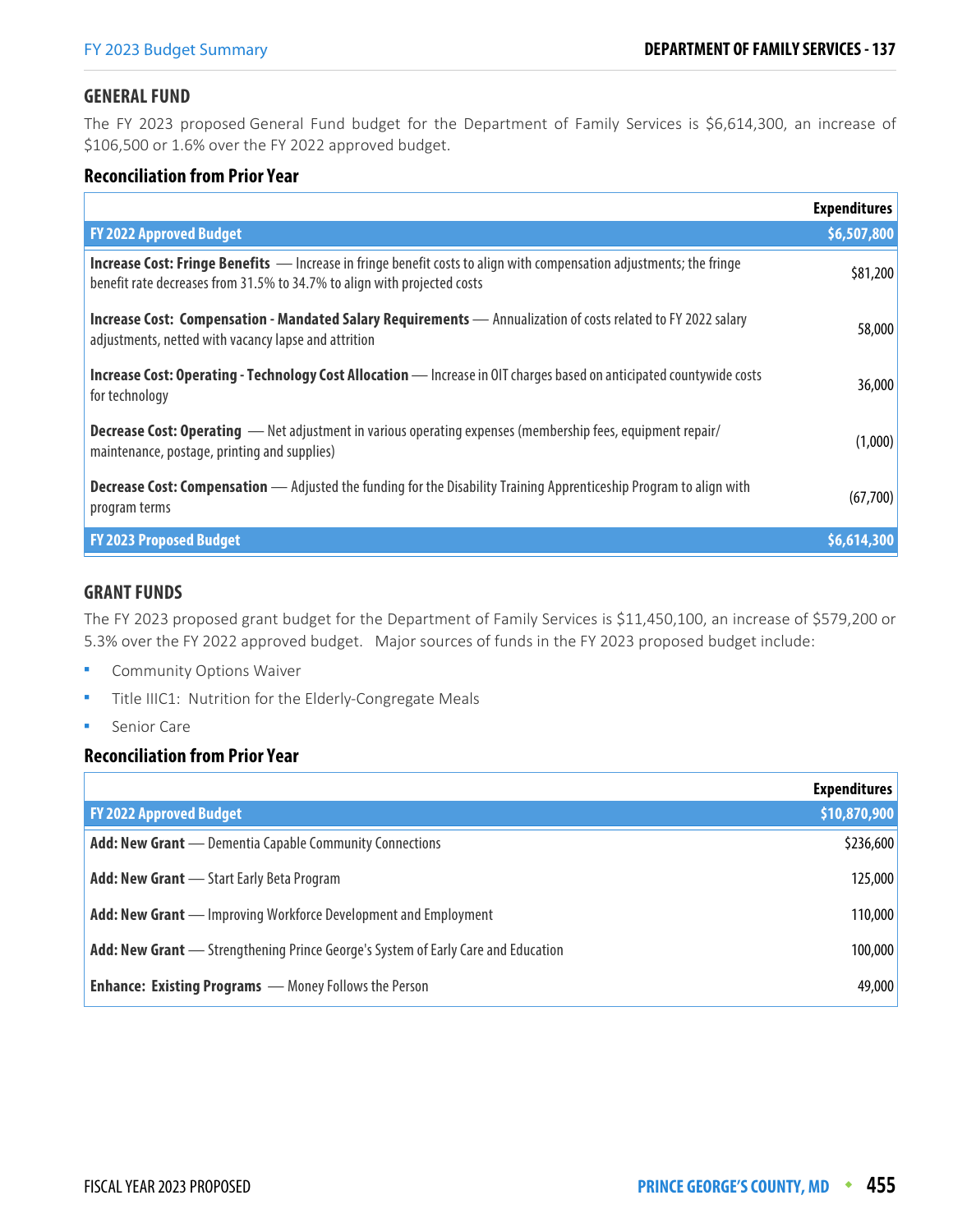## **Reconciliation from Prior Year** (continued)

|                                                                                                                                                                                                                                                                                                                                                                                                                                                                                                                                                                                                                                                                                | <b>Expenditures</b> |
|--------------------------------------------------------------------------------------------------------------------------------------------------------------------------------------------------------------------------------------------------------------------------------------------------------------------------------------------------------------------------------------------------------------------------------------------------------------------------------------------------------------------------------------------------------------------------------------------------------------------------------------------------------------------------------|---------------------|
| <b>Enhance: Existing Program/Service</b> — Net adjustment (Level One Screening, MIPPA, Nutrition Incentive, Obudsman<br>Initiative, RSVP, Senior Assisted Housing, Senior Care, SHIP, State Guardianship, State Nutrition, Title IIIB Info and Referral,<br>Nutrition for the Elderly - Congregate Meals, Nutrition for the Ederly-Home Delivered Meals, Senior Health Promotion,<br>TitlellID Senior Health, Title III Caregiving, Vulnerable Ederly, Community Partnership, Disconnected Youth Empower your<br>Future, Disconnected Youth KEYS, Know Better Live Better Health, Local Care Team, Pathway to a Healthy Lifestyle, Youth<br><b>Empowerment Toward Success)</b> | 22,900              |
| <b>Eliminate: Program/Service</b> - Home Visiting (GOC)                                                                                                                                                                                                                                                                                                                                                                                                                                                                                                                                                                                                                        | (64, 300)           |
| <b>FY 2023 Proposed Budget</b>                                                                                                                                                                                                                                                                                                                                                                                                                                                                                                                                                                                                                                                 | \$11,450,100        |

## **SPECIAL REVENUE FUNDS**

#### **Domestic Violence Special Revenue Fund**

The FY 2023 proposed Domestic Violence Special Revenue Fund budget for the Department of Family Services is \$390,000 and remains unchanged from the FY 2022 approved budget.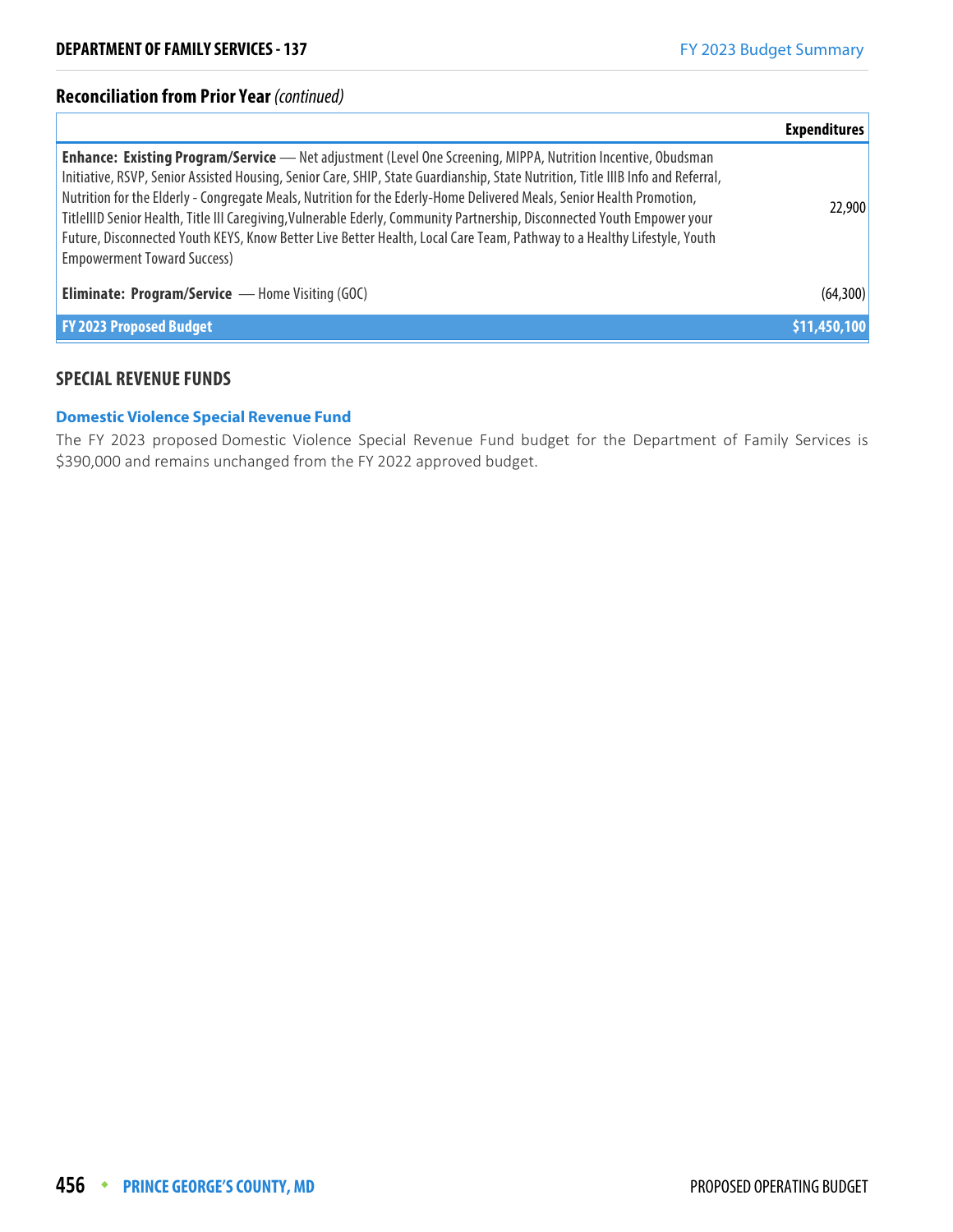# **STAFF AND BUDGET RESOURCES**

| <b>Authorized Positions</b> | FY 2021<br><b>Budget</b> | FY 2022<br><b>Budget</b> | FY 2023<br>Proposed | Change<br><b>FY22-FY23</b> |
|-----------------------------|--------------------------|--------------------------|---------------------|----------------------------|
| <b>General Fund</b>         |                          |                          |                     |                            |
| Full Time - Civilian        | 28                       | 28                       | 28                  | $\Omega$                   |
| Full Time - Sworn           | $\Omega$                 | $\Omega$                 | $\Omega$            | $\Omega$                   |
| Subtotal - FT               | 28                       | 28                       | 28                  | $\Omega$                   |
| Part Time                   | $\theta$                 | $\Omega$                 | $\Omega$            | $\Omega$                   |
| <b>Limited Term</b>         | $\Omega$                 | $\Omega$                 | $\Omega$            | $\Omega$                   |
|                             |                          |                          |                     |                            |
| <b>Grant Program Funds</b>  |                          |                          |                     |                            |
| Full Time - Civilian        | 27                       | 27                       | 27                  | $\Omega$                   |
| Full Time - Sworn           | $\Omega$                 | $\bigcap$                | $\Omega$            | $\Omega$                   |
| Subtotal - FT               | 27                       | 27                       | 27                  | $\Omega$                   |
| Part Time                   | 74                       | 74                       | 74                  | $\Omega$                   |
| <b>Limited Term</b>         | 49                       | 47                       | 49                  | $\overline{2}$             |
|                             |                          |                          |                     |                            |
| <b>TOTAL</b>                |                          |                          |                     |                            |
| Full Time - Civilian        | 55                       | 55                       | 55                  | $\Omega$                   |
| Full Time - Sworn           | $\theta$                 | $\Omega$                 | $\Omega$            | $\Omega$                   |
| Subtotal - FT               | 55                       | 55                       | 55                  | $\Omega$                   |
| Part Time                   | 74                       | 74                       | 74                  | $\Omega$                   |
| <b>Limited Term</b>         | 49                       | 47                       | 49                  | $\overline{2}$             |

|                                      | FY 2023        |              |                 |  |
|--------------------------------------|----------------|--------------|-----------------|--|
| Positions By Classification          | Full<br>Time   | Part<br>Time | Limited<br>Term |  |
| Administrative Aide                  | 4              | $\Omega$     | 1               |  |
| Administrative Assistant             | 1              | 0            | 0               |  |
| Administrative Specialist            | 3              | U            | 0               |  |
| <b>Budget Aide</b>                   | 1              | 0            | 0               |  |
| <b>Budget Management Analyst</b>     | $\mathfrak{D}$ | U            | 0               |  |
| Clerk Typist                         | 1              | 0            | 1               |  |
| <b>Community Developer</b>           | 30             | <sup>0</sup> | 29              |  |
| <b>Community Developer Assistant</b> | 6              | <sup>0</sup> | 8               |  |
| <b>Community Development Aide</b>    | U              | 74           | 7               |  |
| <b>Community Services Manager</b>    | 1              | 0            | 0               |  |
| Compliance Specialist                | 1              | 0            | 0               |  |
| Counselor                            | U              | <sup>0</sup> | 3               |  |
| Deputy Director                      | 1              | 0            | U               |  |
| <b>Director</b>                      | 1              | U            | 0               |  |
| Executive Administration Aide        | 1              | 0            | 0               |  |
| <b>General Clerk</b>                 | 1              | 0            | 0               |  |
| Human Resources Analyst              | 1              | U            | U               |  |
| <b>TOTAL</b>                         | 55             | 74           | 49              |  |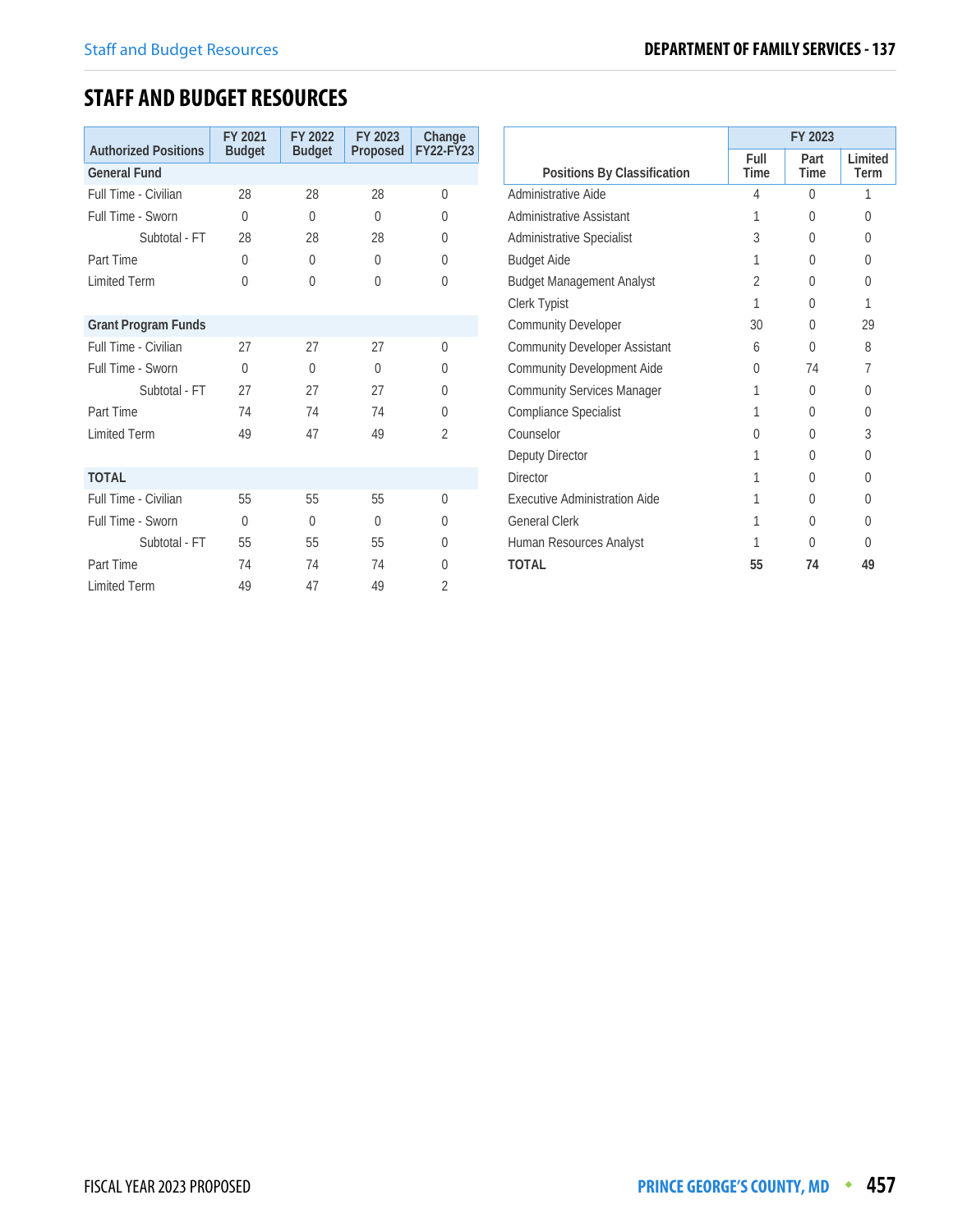|                        | <b>FY 2021</b> | <b>FY 2022</b> | <b>FY 2022</b>  | FY 2023         | <b>Change FY22-FY23</b> |             |
|------------------------|----------------|----------------|-----------------|-----------------|-------------------------|-------------|
| Category               | Actual         | <b>Budget</b>  | <b>Estimate</b> | <b>Proposed</b> | Amount $(5)$            | Percent (%) |
| Compensation           | \$2,356,932    | \$2,657,100    | \$2,584,100     | \$2,647,400     | \$(9,700)               | $-0.4%$     |
| <b>Fringe Benefits</b> | 744,320        | 837,000        | 865,500         | 918,200         | 81,200                  | 9.7%        |
| <b>Operating</b>       | 2,361,236      | 3,013,700      | 2,730,100       | 3,048,700       | 35,000                  | 1.2%        |
| Capital Outlay         |                |                |                 |                 |                         |             |
| <b>SubTotal</b>        | \$5,462,488    | \$6,507,800    | \$6,179,700     | \$6,614,300     | \$106,500               | 1.6%        |
| Recoveries             |                |                |                 |                 |                         |             |
| <b>Total</b>           | \$5,462,488    | \$6,507,800    | \$6,179,700     | \$6,614,300     | \$106,500               | 1.6%        |

## **Expenditures by Category - General Fund**

In FY 2023, compensation expenditures decrease -0.4% under the FY 2022 budget due to one unfunded position, attrition, and adjusting the Disability Training Apprenticeship Program to align with the program term. Compensation costs include funding for 27 out of 28 full time positions. Fringe benefit expenditures increase 9.7% over the FY 2022 budget to align with projected costs.

Operating expenditures increase 1.2% over the FY 2022 budget primarily due to an increase in the OIT technology allocation charge. Funding is allocated in the Domestic Violence division to reimburse staffing costs to support programs at the Bridge Center at Adam's House. Funding will continue for contractual services to support agency boards and commissions, adult day care services, goods and services to support operations of the Dementia Friendly Program and domestic violence operations, as well as services for veterans.

#### **Category FY 2021 Actual FY 2022 Budget FY 2022 Estimate FY 2023 Proposed Change FY22-FY23 Amount (\$) Percent (%)** Office of the Director **51,109,659** \$668,900 \$875,400 \$935,300 \$266,400 \$938% Management Services 1,349,506 1,624,600 1,470,900 1,666,600 42,000 2.6% Aging and Disabilities Services 1,577,545 2,271,700 2,016,300 1,958,200 (313,500) -13.8% Administration for Children, Youth Administration for Emidlen, Fourn 314,219 430,000 430,500 430,000 430,000 - 0.0% Domestic Violence - Human Trafficking 1,100,383 1,163,500 1,100,700 1,166,900 3,400 0.3% Office of Veteran Affairs 11,177 349,100 285,900 457,300 108,200 31.0% **Total \$5,462,488 \$6,507,800 \$6,179,700 \$6,614,300 \$106,500 1.6%**

## **Expenditures by Division - General Fund**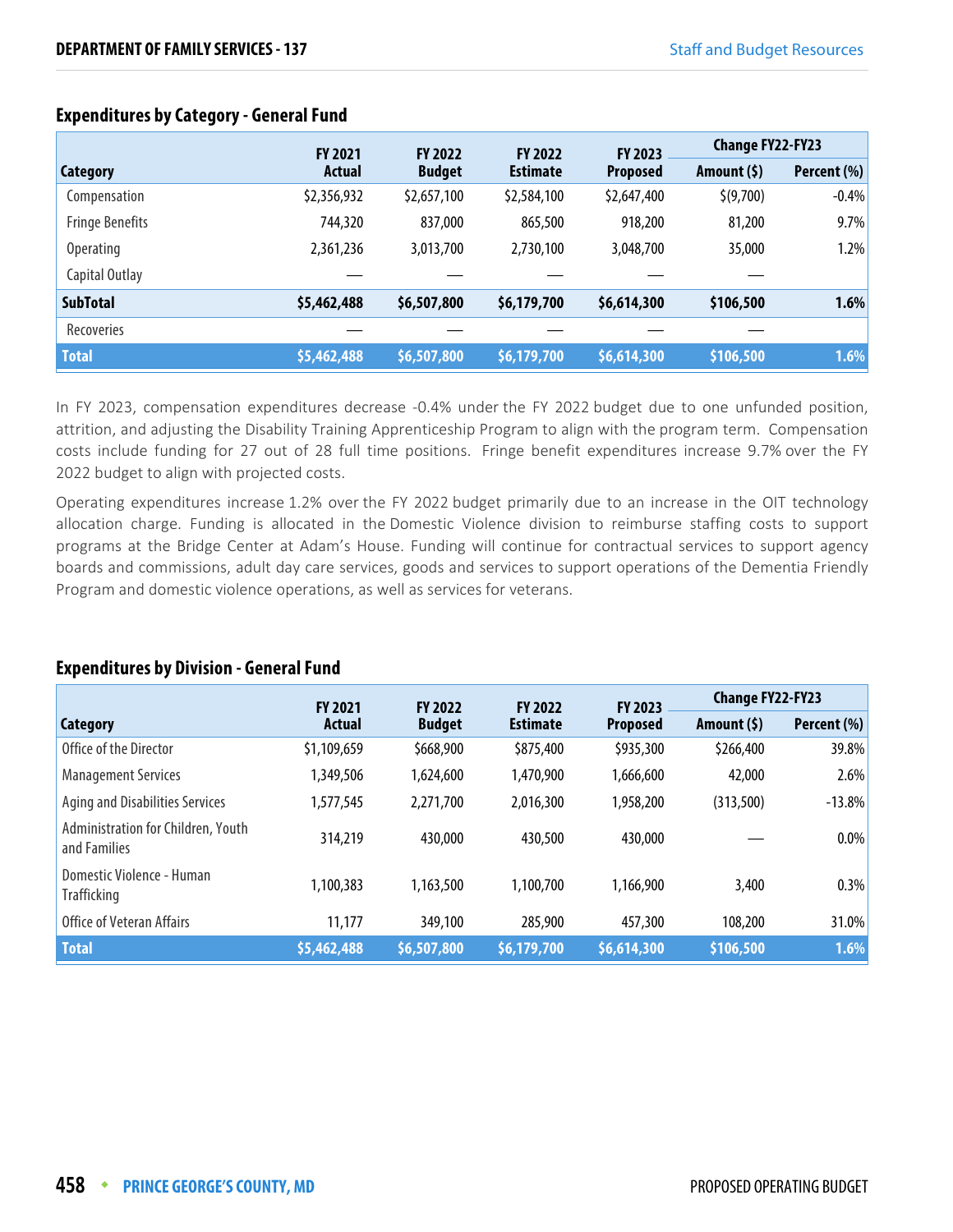# **General Fund - Division Summary**

|                                                                        | FY 2021       | FY 2022<br>FY 2022 |                 | FY 2023         | <b>Change FY22-FY23</b> |             |
|------------------------------------------------------------------------|---------------|--------------------|-----------------|-----------------|-------------------------|-------------|
| <b>Category</b>                                                        | <b>Actual</b> | <b>Budget</b>      | <b>Estimate</b> | <b>Proposed</b> | Amount $(5)$            | Percent (%) |
| <b>Office of the Director</b>                                          |               |                    |                 |                 |                         |             |
| Compensation                                                           | \$578,998     | \$384,200          | \$404,300       | \$553,200       | \$169,000               | 44.0%       |
| <b>Fringe Benefits</b>                                                 | 161,201       | 122,500            | 156,900         | 201,300         | 78,800                  | 64.3%       |
| Operating                                                              | 369,460       | 162,200            | 314,200         | 180,800         | 18,600                  | 11.5%       |
| Capital Outlay                                                         |               |                    |                 |                 |                         |             |
| <b>SubTotal</b>                                                        | \$1,109,659   | \$668,900          | \$875,400       | \$935,300       | \$266,400               | 39.8%       |
| Recoveries                                                             |               |                    |                 |                 |                         |             |
| <b>Total Office of the Director</b>                                    | \$1,109,659   | \$668,900          | \$875,400       | \$935,300       | \$266,400               | 39.8%       |
| <b>Management Services</b>                                             |               |                    |                 |                 |                         |             |
| Compensation                                                           | \$608,773     | \$630,700          | \$593,500       | \$613,000       | \$(17,700)              | $-2.8%$     |
| <b>Fringe Benefits</b>                                                 | 197,124       | 201,000            | 214,800         | 223,100         | 22,100                  | 11.0%       |
| <b>Operating</b>                                                       | 543,609       | 792,900            | 662,600         | 830,500         | 37,600                  | 4.7%        |
| Capital Outlay                                                         |               |                    |                 |                 |                         |             |
| <b>SubTotal</b>                                                        | \$1,349,506   | \$1,624,600        | \$1,470,900     | \$1,666,600     | \$42,000                | 2.6%        |
| Recoveries                                                             |               |                    |                 |                 |                         |             |
| <b>Total Management Services</b>                                       | \$1,349,506   | \$1,624,600        | \$1,470,900     | \$1,666,600     | \$42,000                | 2.6%        |
| <b>Aging and Disabilities Services</b>                                 |               |                    |                 |                 |                         |             |
| Compensation                                                           | \$790,192     | \$1,162,700        | \$1,064,600     | \$895,600       | \$(267,100)             | $-23.0%$    |
| <b>Fringe Benefits</b>                                                 | 284,764       | 360,500            | 345,300         | 280,700         | (79, 800)               | $-22.1%$    |
| <b>Operating</b>                                                       | 502,589       | 748,500            | 606,400         | 781,900         | 33,400                  | 4.5%        |
| Capital Outlay                                                         |               |                    |                 |                 |                         |             |
| <b>SubTotal</b>                                                        | \$1,577,545   | \$2,271,700        | \$2,016,300     | \$1,958,200     | $$$ (313,500)           | $-13.8%$    |
| Recoveries                                                             |               |                    |                 |                 |                         |             |
| <b>Total Aging and Disabilities</b><br><b>Services</b>                 | \$1,577,545   | \$2,271,700        | \$2,016,300     | \$1,958,200     | \$(313,500)             | $-13.8%$    |
| <b>Administration for Children, Youth and Families</b>                 |               |                    |                 |                 |                         |             |
| Compensation                                                           | \$20,021      |                    |                 |                 |                         |             |
| <b>Fringe Benefits</b>                                                 | 8,511         |                    |                 |                 |                         |             |
| <b>Operating</b>                                                       | 285,687       | 430,000            | 430,500         | 430,000         |                         | $0.0\%$     |
| Capital Outlay                                                         |               |                    |                 |                 |                         |             |
| <b>SubTotal</b>                                                        | \$314,219     | \$430,000          | \$430,500       | \$430,000       |                         | 0.0%        |
| Recoveries                                                             |               |                    |                 |                 |                         |             |
| <b>Total Administration for Children,</b><br><b>Youth and Families</b> | \$314,219     | \$430,000          | \$430,500       | \$430,000       | s—                      | 0.0%        |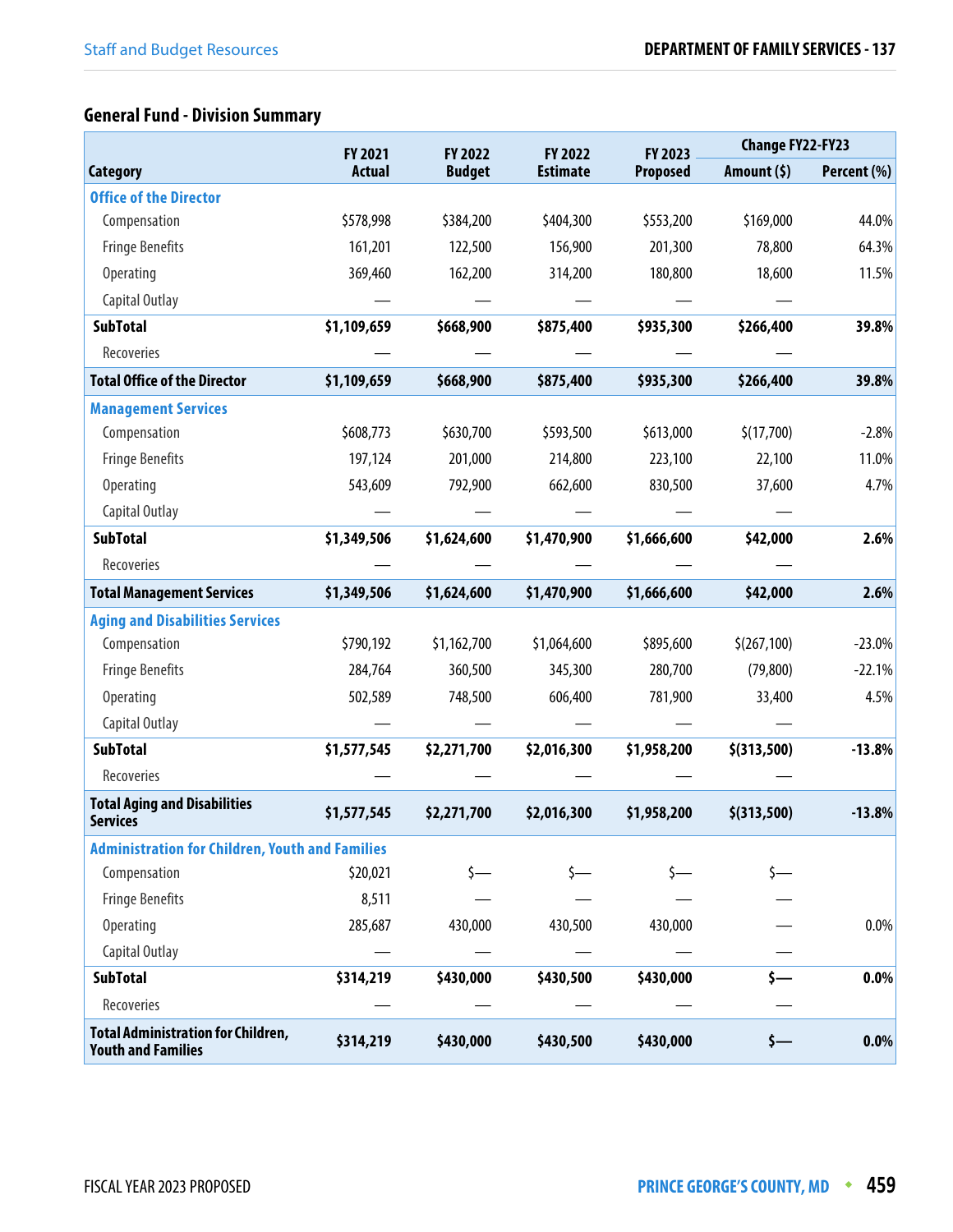## **General Fund - Division Summary** (continued)

|                                                       | <b>FY 2021</b> | <b>FY 2022</b> | <b>FY 2022</b>  | <b>FY 2023</b>  | <b>Change FY22-FY23</b> |             |
|-------------------------------------------------------|----------------|----------------|-----------------|-----------------|-------------------------|-------------|
| <b>Category</b>                                       | <b>Actual</b>  | <b>Budget</b>  | <b>Estimate</b> | <b>Proposed</b> | Amount $(5)$            | Percent (%) |
| <b>Domestic Violence - Human Trafficking</b>          |                |                |                 |                 |                         |             |
| Compensation                                          | \$358,948      | \$291,100      | \$343,100       | \$324,100       | \$33,000                | 11.3%       |
| <b>Fringe Benefits</b>                                | 92,721         | 92,900         | 91,500          | 117,900         | 25,000                  | 26.9%       |
| <b>Operating</b>                                      | 648,714        | 779,500        | 666,100         | 724,900         | (54,600)                | $-7.0%$     |
| Capital Outlay                                        |                |                |                 |                 |                         |             |
| <b>SubTotal</b>                                       | \$1,100,383    | \$1,163,500    | \$1,100,700     | \$1,166,900     | \$3,400                 | 0.3%        |
| Recoveries                                            |                |                |                 |                 |                         |             |
| Total Domestic Violence - Human<br><b>Trafficking</b> | \$1,100,383    | \$1,163,500    | \$1,100,700     | \$1,166,900     | \$3,400                 | 0.3%        |
| <b>Office of Veteran Affairs</b>                      |                |                |                 |                 |                         |             |
| Compensation                                          | \$—            | \$188,400      | \$178,600       | \$261,500       | \$73,100                | 38.8%       |
| <b>Fringe Benefits</b>                                |                | 60,100         | 57,000          | 95,200          | 35,100                  | 58.4%       |
| Operating                                             | 11,177         | 100,600        | 50,300          | 100,600         |                         | 0.0%        |
| Capital Outlay                                        |                |                |                 |                 |                         |             |
| <b>SubTotal</b>                                       | \$11,177       | \$349,100      | \$285,900       | \$457,300       | \$108,200               | 31.0%       |
| Recoveries                                            |                |                |                 |                 |                         |             |
| <b>Total Office of Veteran Affairs</b>                | \$11,177       | \$349,100      | \$285,900       | \$457,300       | \$108,200               | 31.0%       |
| <b>Total</b>                                          | \$5,462,488    | \$6,507,800    | \$6,179,700     | \$6,614,300     | \$106,500               | 1.6%        |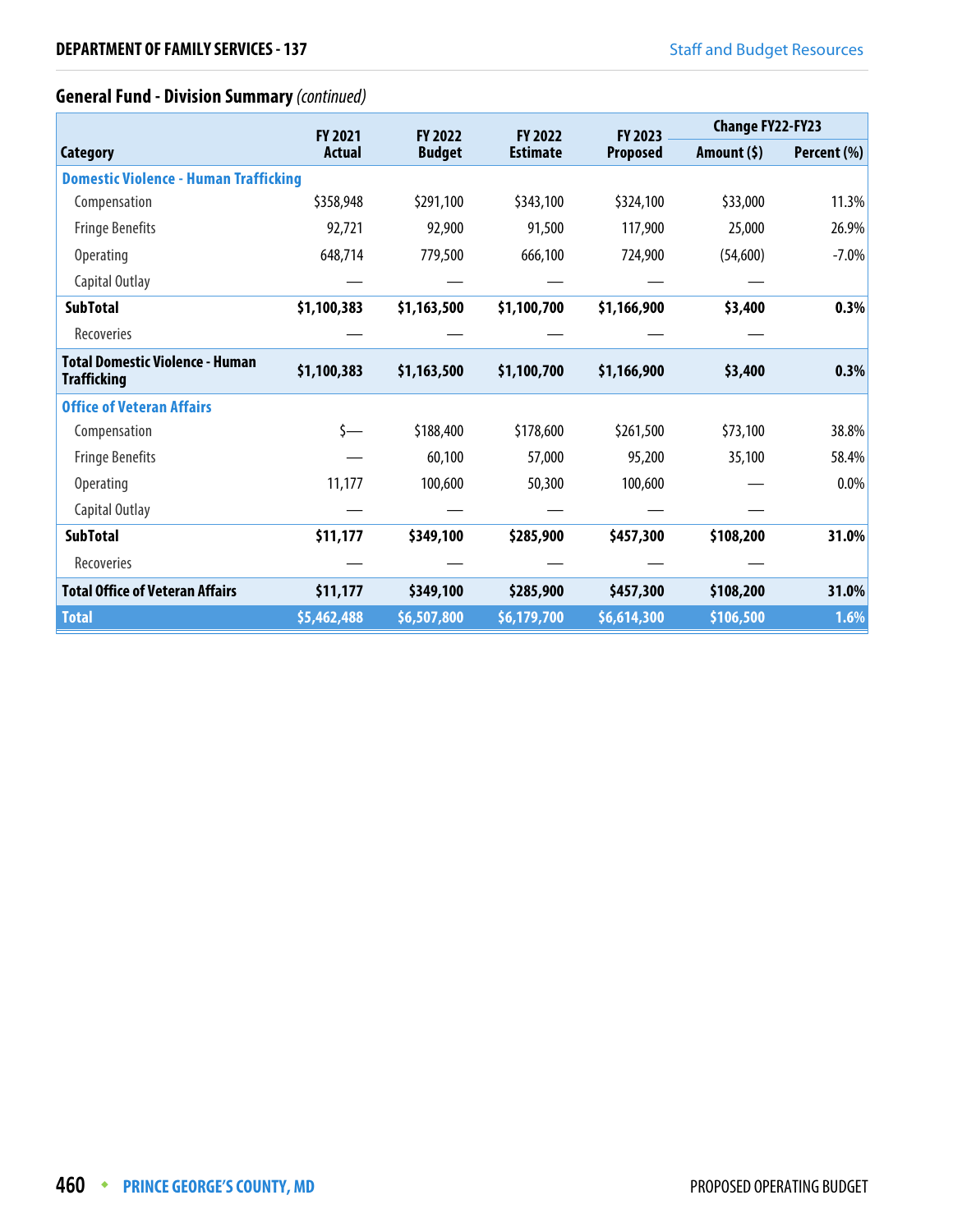## **DIVISION OVERVIEW**

## **Office of the Director**

The Office of the Director oversees all programs and coordinates the development of the agency's policies and procedures. This office also provides oversight to the administration of seven boards and commissions, which include the Commission on Aging; Commission for Children, Youth and Families; Commission for Individuals with Disabilities; Commission for Mental Health; Commission for Veterans; Commission for Women; and the Fathers, Boys and Men Commission.

## **Fiscal Summary**

In FY 2023, the division expenditures increase \$266,400 or 39.8% over the FY 2022 budget. Staffing resources remain unchanged from the FY 2022 budget. The primary budget changes include:

 An increase in personnel costs to fund the annualization of prior salary adjustments.

- **An increase in fringe benefit costs to align with** compensation.
- **Increased funding for general office supplies and** membership fees. Funding is also maintained to support the activities of the various boards and commissions.

|                             | <b>FY 2022</b> | FY 2023   | <b>Change FY22-FY23</b> |                         |  |
|-----------------------------|----------------|-----------|-------------------------|-------------------------|--|
|                             | <b>Budget</b>  | Proposed  |                         | Amount (\$) Percent (%) |  |
| <b>Total Budget</b>         | \$668,900      | \$935,300 | \$266,400               | 39.8%                   |  |
| <b>STAFFING</b>             |                |           |                         |                         |  |
| <b>Full Time - Civilian</b> | 5              | 5         | $\Omega$                | $0.0\%$                 |  |
| <b>Full Time - Sworn</b>    | $\Omega$       | 0         | $\Omega$                | 0.0%                    |  |
| <b>Subtotal - FT</b>        | 5              | 5         | $\bf{0}$                | $0.0\%$                 |  |
| Part Time                   | $\Omega$       | 0         | 0                       | $0.0\%$                 |  |
| <b>Limited Term</b>         |                |           | 0                       | $0.0\%$                 |  |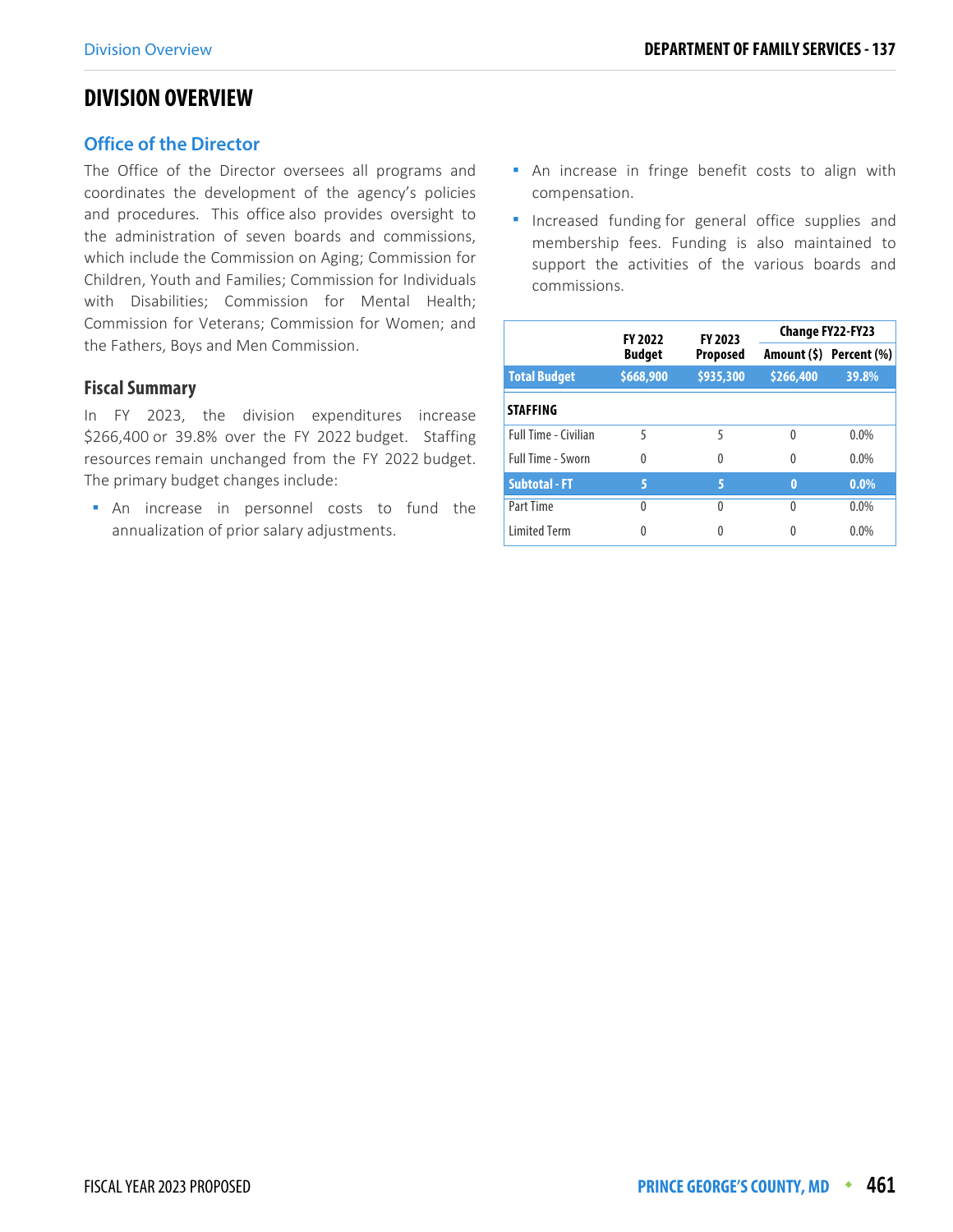#### **Management Services**

The Management Services Division is responsible for budget preparation and analysis, fiscal reporting, procurement, personnel, payroll activities, office automation functions and routine property management issues related to the day-to-day activities of the agency. The division works closely with the other divisions to formulate and monitor the agency's budget and to evaluate the effectiveness and efficiency of programs and services.

## **Fiscal Summary**

In FY 2023, the division expenditures increase \$42,000 or 2.6% over the FY 2022 budget. Staffing resources decrease by one from the FY 2022 budget. The primary budget changes include:

A decrease in personnel costs due to the transfer of one employee to the Veteran Affairs division.

- **An increase in fringe benefit costs to align with** projected costs.
- **Increased funding for operating costs due to an** increase in the technology costs countywide.

|                             | <b>FY 2022</b> | FY 2023     | <b>Change FY22-FY23</b> |                         |  |
|-----------------------------|----------------|-------------|-------------------------|-------------------------|--|
|                             | <b>Budget</b>  | Proposed    |                         | Amount (\$) Percent (%) |  |
| <b>Total Budget</b>         | \$1,624,600    | \$1,666,600 | \$42,000                | 2.6%                    |  |
| <b>STAFFING</b>             |                |             |                         |                         |  |
| <b>Full Time - Civilian</b> | 8              | 7           | (1)                     | $-12.5%$                |  |
| <b>Full Time - Sworn</b>    | $\Omega$       | 0           | $\Omega$                | $0.0\%$                 |  |
| <b>Subtotal - FT</b>        | 8              | 7           | (1)                     | $-12.5%$                |  |
| Part Time                   | $\Omega$       | 0           | 0                       | 0.0%                    |  |
| <b>Limited Term</b>         | Λ              |             |                         | 0.0%                    |  |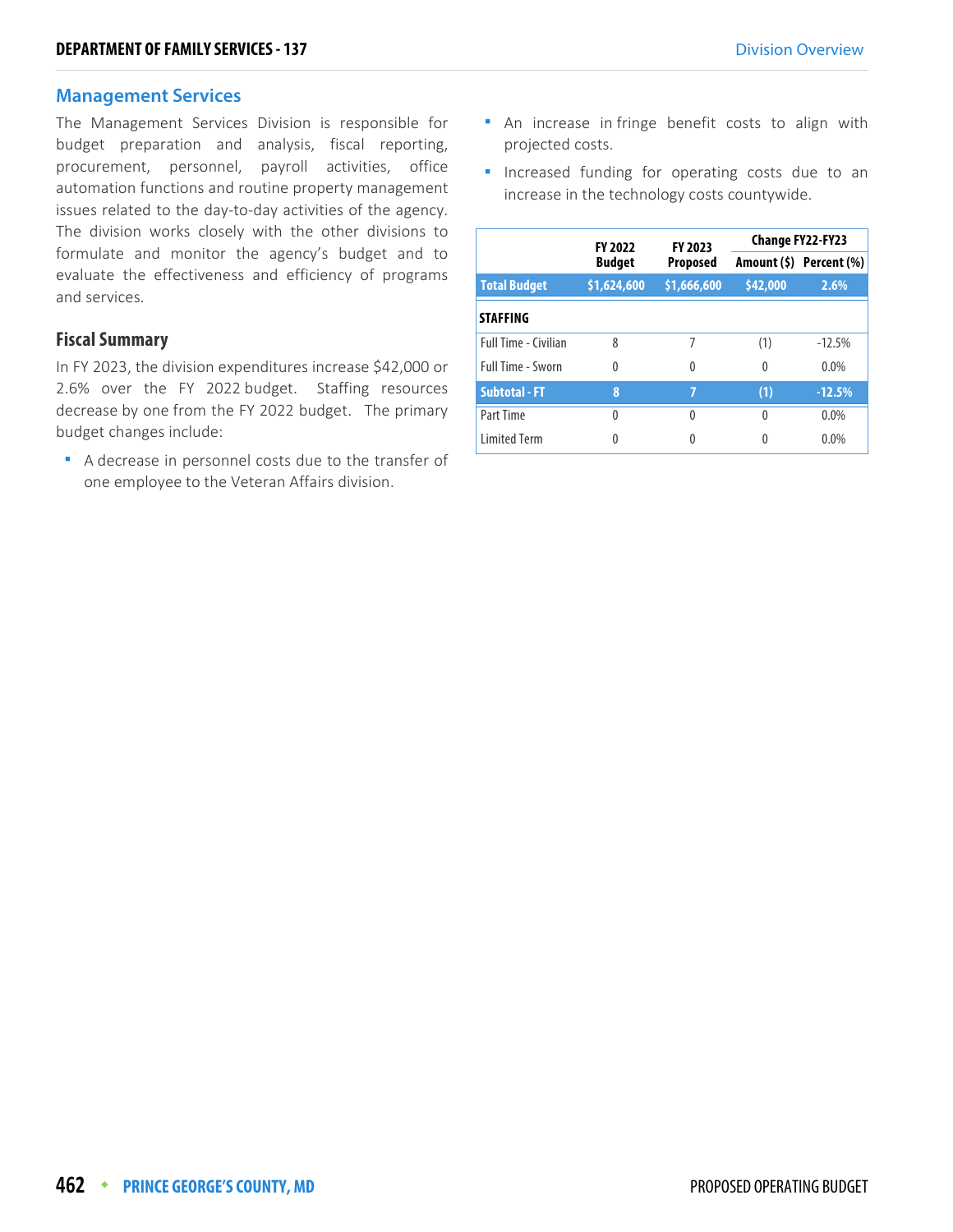## **Aging and Disabilities Services**

The Aging Services Division (Area Agency on Aging) provides information and assistance through the Maryland Access Point of Prince George's County to seniors, caregivers and persons with disabilities desiring to plan for current and future needs. Through the Senior Health Insurance Program, consumers are able to receive health insurance counseling. Case management services are provided to court appointed wards, 65 years-of-age and older, where the Area Agency on Aging Director has been appointed as public guardian. The home delivered meals program aims to meet the nutritional needs of seniors residing in their own homes and unable to receive meals through the congregate sites due to health conditions. The Retired and Senior Volunteer Program (RSVP) program provides unsubsidized employment enabling seniors to gain work experience. The division's intervention programs include Foster Grandparents, where older volunteers are utilized as resources to work with physically, mentally, emotionally and physically handicapped children. The Ombudsman program, another intervention service, investigates and seeks resolution of problems which affect the rights, health, safety, care and welfare of residents in long-term care settings.

The Disability Apprenticeship Training Program will provide individuals with developmental and/or intellectual disabilities ages 18 and 25 years-of-age a meaningful paid job training experience. The Options Counseling Program assists individuals in need of longterm support to make an informed choice about services and settings that best meet their long-term support needs.

#### **Fiscal Summary**

In FY 2023, the division expenditures decrease \$313,500 or -13.8% under the FY 2022 budget. Staffing resources remain unchanged from the FY 2022 budget. The primary budget changes include:

- A decrease in personnel costs due to one unfunded position, attrition and adjusting the Disability Apprenticeship Training Program to align with the program term.
- A decrease in fringe benefit costs to align with the compensation decreases.
- **Increase** in funding for administrative consulting contract.

|                      | <b>FY 2022</b> | FY 2023         | Change FY22-FY23 |                         |  |
|----------------------|----------------|-----------------|------------------|-------------------------|--|
|                      | <b>Budget</b>  | <b>Proposed</b> |                  | Amount (\$) Percent (%) |  |
| <b>Total Budget</b>  | \$2,271,700    | \$1,958,200     | \$(313,500)      | $-13.8%$                |  |
| <b>STAFFING</b>      |                |                 |                  |                         |  |
| Full Time - Civilian | 9              | 9               | 0                | 0.0%                    |  |
| Full Time - Sworn    | $\theta$       | 0               | 0                | $0.0\%$                 |  |
| <b>Subtotal - FT</b> | 9              | 9               | $\bf{0}$         | $0.0\%$                 |  |
| Part Time            | $\Omega$       | Λ               | $\Omega$         | 0.0%                    |  |
| <b>Limited Term</b>  | 0              |                 | 0                | $0.0\%$                 |  |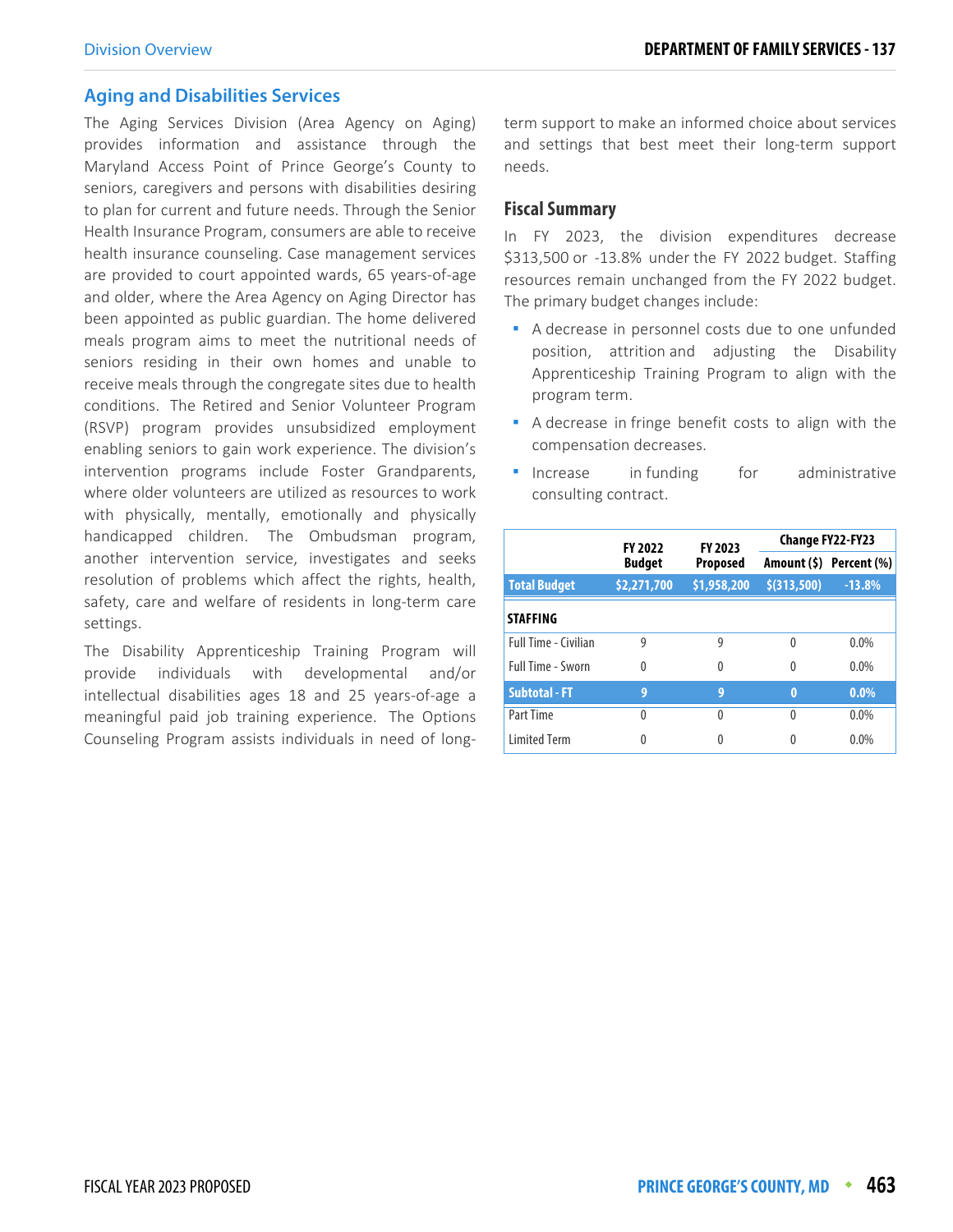## **Children, Youth and Families**

The Children, Youth and Families Division provides information and assistance through the Children and Families Information line, which is set up to provide services to those parents who have children identified as having intensive needs. This function can provide referrals to organizations able to provide the most appropriate level of care based on the customer's need and explain how services work. Case management within this division is provided through the Local Access Mechanism program, known as a component of the Children and Families Information line. This program enables families to overcome barriers that prevent them from accessing the appropriate services. Information is provided to assist families with accessing information that empowers them to navigate various systems and enables them to become self-advocates equipped to address their own needs.

Home and community-based services in this division include the home visiting program, which aims to reduce infant mortality in Prince George's County by providing prenatal and postnatal support to women with children. Support is given through the provision of transportation to medical appointments, parent education and providing linkages to food, baby supplies and clothing. Finally, intervention services are aimed towards youth who are at risk of having contact or those having already made contact with the juvenile justice system. Services are rendered through funding formal counseling, afterschool programs and truancy intervention programs. Each of the aforementioned programs support the agency-wide goals of increasing the percentage of individuals accessing quality care as a result of information and referral services increasing the focus of intervention services for at-risk youth in order to facilitate child and family well-being.

#### **Fiscal Summary**

In FY 2023, the division operating expenditures remain unchanged from the FY 2022 budget.

|                             |               | <b>FY 2023</b><br><b>FY 2022</b> |          | <b>Change FY22-FY23</b> |  |  |
|-----------------------------|---------------|----------------------------------|----------|-------------------------|--|--|
|                             | <b>Budget</b> | <b>Proposed</b>                  |          | Amount (\$) Percent (%) |  |  |
| <b>Total Budget</b>         | \$430,000     | \$430,000                        |          | $0.0\%$                 |  |  |
| <b>STAFFING</b>             |               |                                  |          |                         |  |  |
| <b>Full Time - Civilian</b> | $\Omega$      | $\Omega$                         | $\Omega$ | $0.0\%$                 |  |  |
| <b>Full Time - Sworn</b>    | $\Omega$      | 0                                | 0        | $0.0\%$                 |  |  |
| <b>Subtotal - FT</b>        | $\bf{0}$      | $\bf{0}$                         | $\bf{0}$ | $0.0\%$                 |  |  |
| Part Time                   | $\Omega$      | 0                                | $\Omega$ | $0.0\%$                 |  |  |
| <b>Limited Term</b>         | 0             |                                  | 0        | $0.0\%$                 |  |  |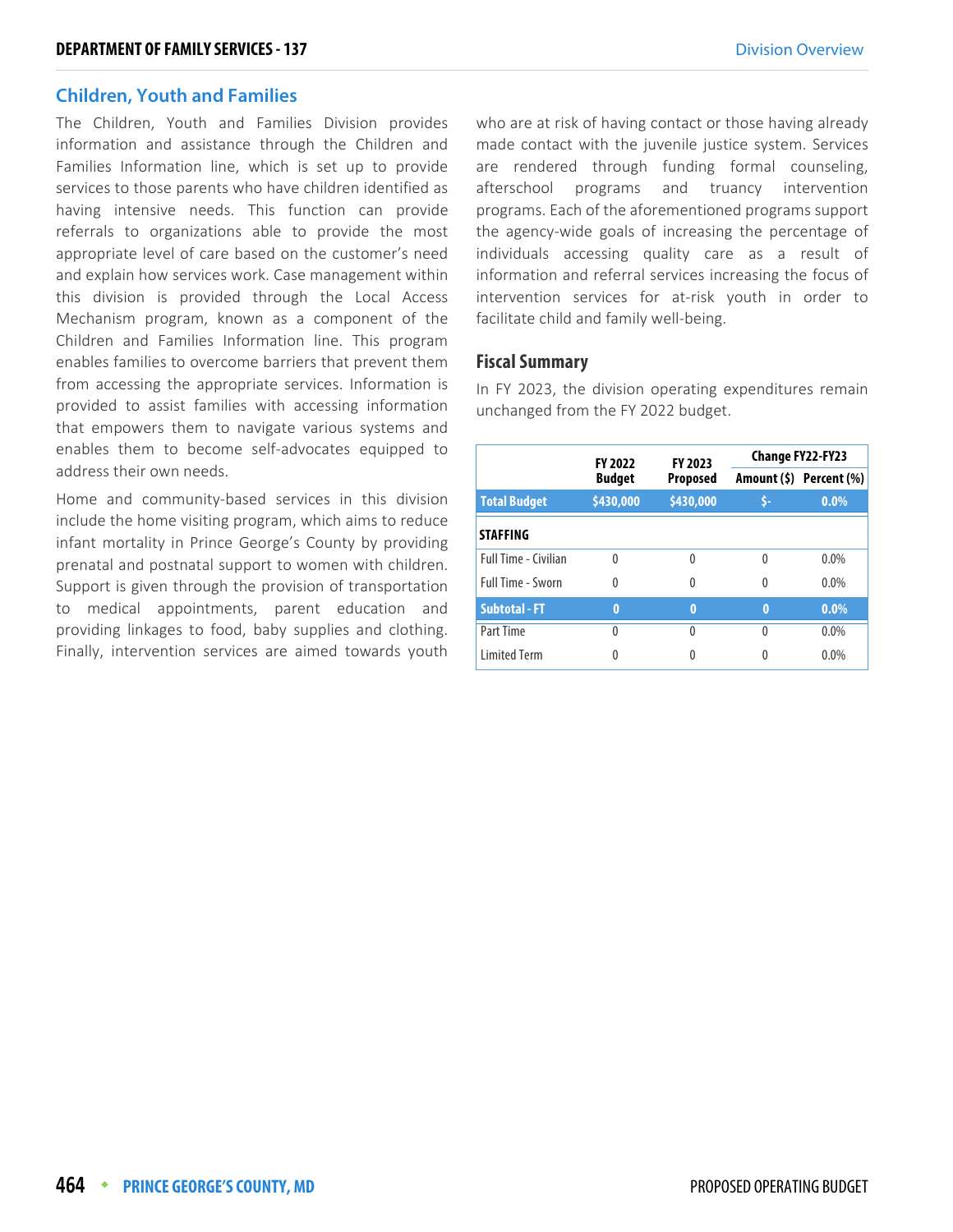## **Domestic Violence - Human Trafficking**

The Domestic Violence - Human Trafficking Division provides increased support for advocacy and outreach for victims of domestic violence and human trafficking. This support includes the administration of an emergency fund to support costs related to housing, case management and other needs to reduce risk of danger.

## **Fiscal Summary**

In FY 2023, the division expenditures increase \$3,400 or 0.3% over the FY 2022 budget. Staffing resources remain unchanged from the FY 2022 budget. The primary budget changes include:

- An increase in personnel costs to fund the annualization of prior salary adjustments.
- An increase in fringe benefit costs to align with compensation.

**•** Decrease in funding for operational consulting contracts. Funding continues to support the advocacy, awareness, education and outreach for victims of domestic violence and human trafficking.

|                             | <b>FY 2022</b> | FY 2023         |          | <b>Change FY22-FY23</b> |  |
|-----------------------------|----------------|-----------------|----------|-------------------------|--|
|                             | <b>Budget</b>  | <b>Proposed</b> |          | Amount (\$) Percent (%) |  |
| <b>Total Budget</b>         | \$1,163,500    | \$1,166,900     | \$3,400  | 0.3%                    |  |
| <b>STAFFING</b>             |                |                 |          |                         |  |
| <b>Full Time - Civilian</b> | 4              | 4               | $\Omega$ | $0.0\%$                 |  |
| <b>Full Time - Sworn</b>    | $\Omega$       | 0               | $\Omega$ | $0.0\%$                 |  |
| <b>Subtotal - FT</b>        | 4              | 4               | $\bf{0}$ | $0.0\%$                 |  |
| Part Time                   | 0              | 0               | $\Omega$ | 0.0%                    |  |
| <b>Limited Term</b>         | 0              | 0               | 0        | 0.0%                    |  |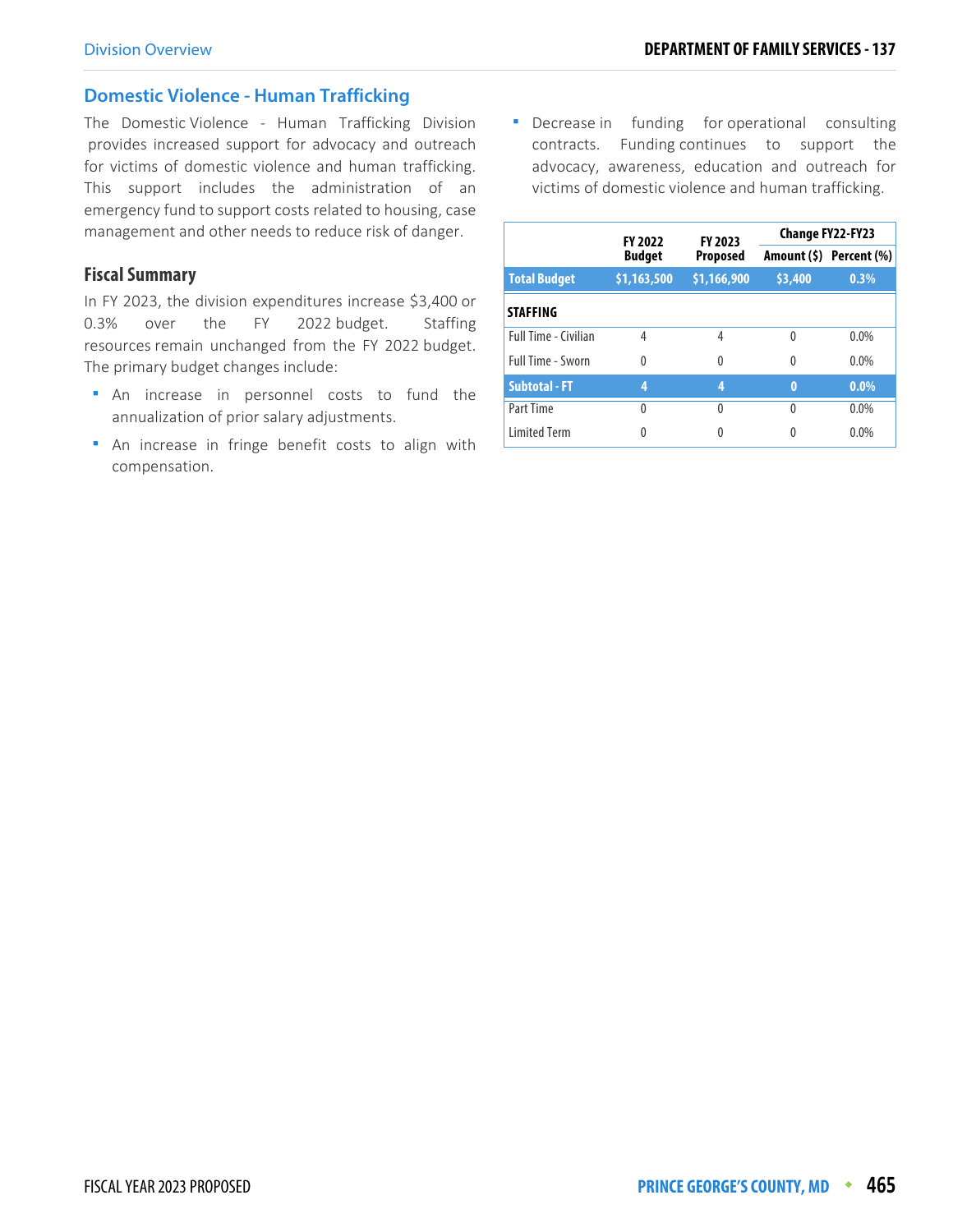## **Office of Veteran Affairs**

The Office of Veteran Affairs leads in the development of a comprehensive plan to promote client advocacy and works to enhance programs and services for veterans. This office serves as one of the largest populations of veterans in the State of Maryland by offering a one-stop location with centralized services dedicated to serving each veteran, and or family member, according to their needs. Current programs include serving the homeless with housing; assisting with employment needs; Veteran Affairs claims assistance; surviving spouse assistance; women veterans initiatives and assistance and suicide prevention.

#### **Fiscal Summary**

In FY 2023, the division expenditures increase \$108,200 or 31.0% over the FY 2022 approved budget. Staffing resources increase by one position from the FY 2022 approved budget. The primary budget changes include:

- An increase in personnel costs due to the transfer of one employee from the Management Services division.
- An increase in fringe benefit costs to align with compensation.
- Operating charges remained unchanged from FY 2022. Funding includes the purchase of goods and services for the County veterans and to procure other goods and services to enhance program delivery.

|                          | <b>FY 2022</b> | FY 2023         |           | Change FY22-FY23        |
|--------------------------|----------------|-----------------|-----------|-------------------------|
|                          | <b>Budget</b>  | <b>Proposed</b> |           | Amount (\$) Percent (%) |
| <b>Total Budget</b>      | \$349,100      | \$457,300       | \$108,200 | 31.0%                   |
| <b>STAFFING</b>          |                |                 |           |                         |
| Full Time - Civilian     | $\mathfrak{D}$ | ξ               | 1         | 100.0%                  |
| <b>Full Time - Sworn</b> | 0              | 0               | $\Omega$  | $0.0\%$                 |
| <b>Subtotal - FT</b>     | $\overline{2}$ | 3               |           | $0.0\%$                 |
| Part Time                | 0              | 0               | $\Omega$  | $0.0\%$                 |
| <b>Limited Term</b>      | 0              |                 |           | $0.0\%$                 |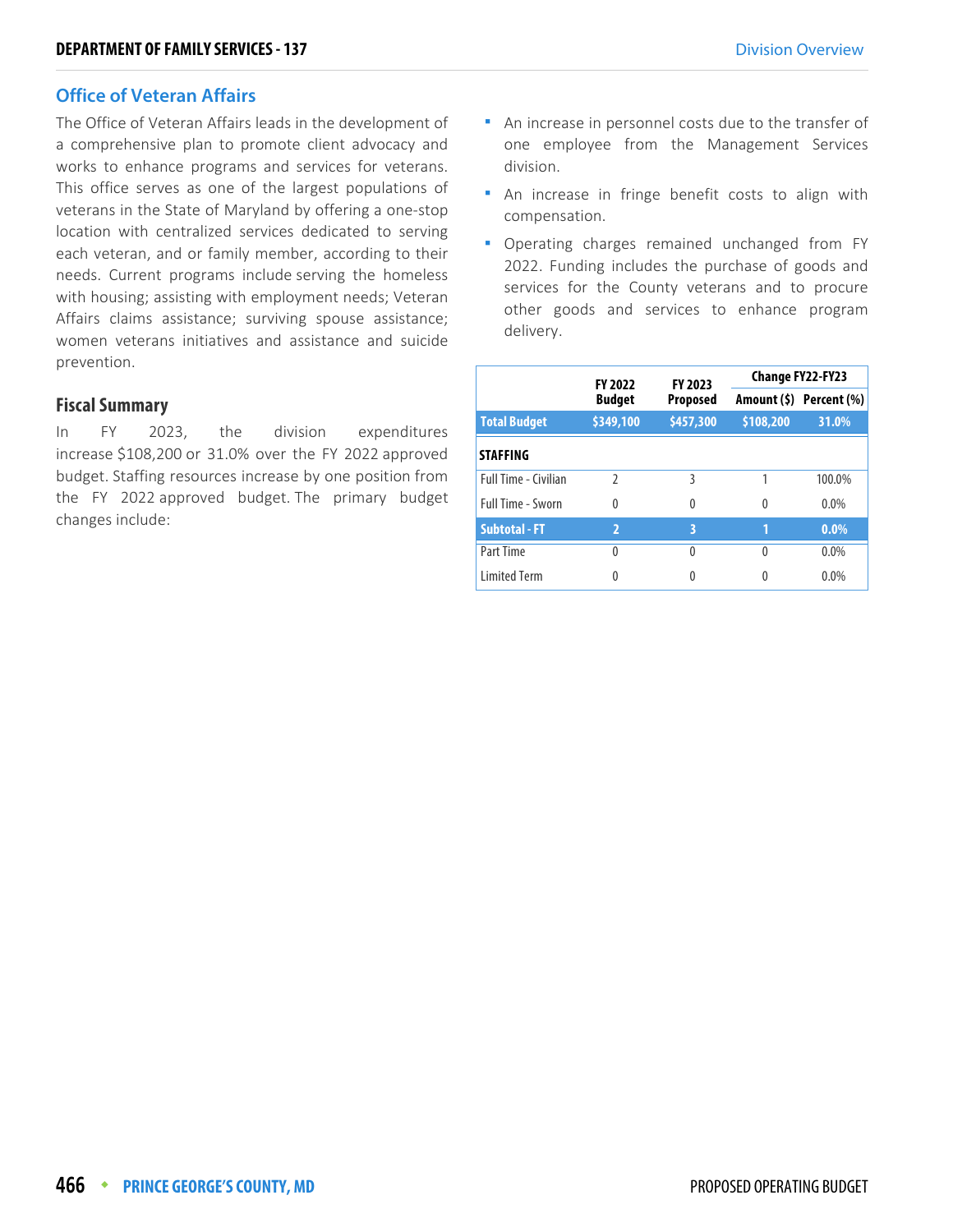# **OTHER FUNDS**

## **Domestic Violence Special Revenue Fund**

The Domestic Violence Fund supports shelter assistance for victims of domestic violence and a specialized work training program for shelter residents. Shelter services include crisis intervention for families affected by domestic violence through emergency shelter, counseling for victims, children and abusers, a 24-hour hotline, a safe visitation center, community education, legal information and representation. Services also include an anger management program.

## **Fiscal Summary**

Operating expenses remain unchanged from the FY 2022 budget. Funding continues for the Family Crisis Center, crisis intervention services for families and a client emergency fund to support the immediate relocations of victims.

## **Expenditures by Category**

|                  | <b>FY 2021</b> | <b>FY 2022</b> | <b>FY 2022</b>  | <b>FY 2023</b>  | <b>Change FY22-FY23</b> |             |
|------------------|----------------|----------------|-----------------|-----------------|-------------------------|-------------|
| Category         | <b>Actual</b>  | <b>Budget</b>  | <b>Estimate</b> | <b>Proposed</b> | Amount (\$)             | Percent (%) |
| <b>Operating</b> | \$348,000      | \$390,000      | \$390,000       | \$390,000       | \—                      | $0.0\%$     |
| <b>Total</b>     | \$348,000      | \$390,000      | \$390,000       | \$390,000       | s—                      | $0.0\%$     |
| <b>Total</b>     | \$348,000      | \$390,000      | \$390,000       | \$390,000       |                         | $0.0\%$     |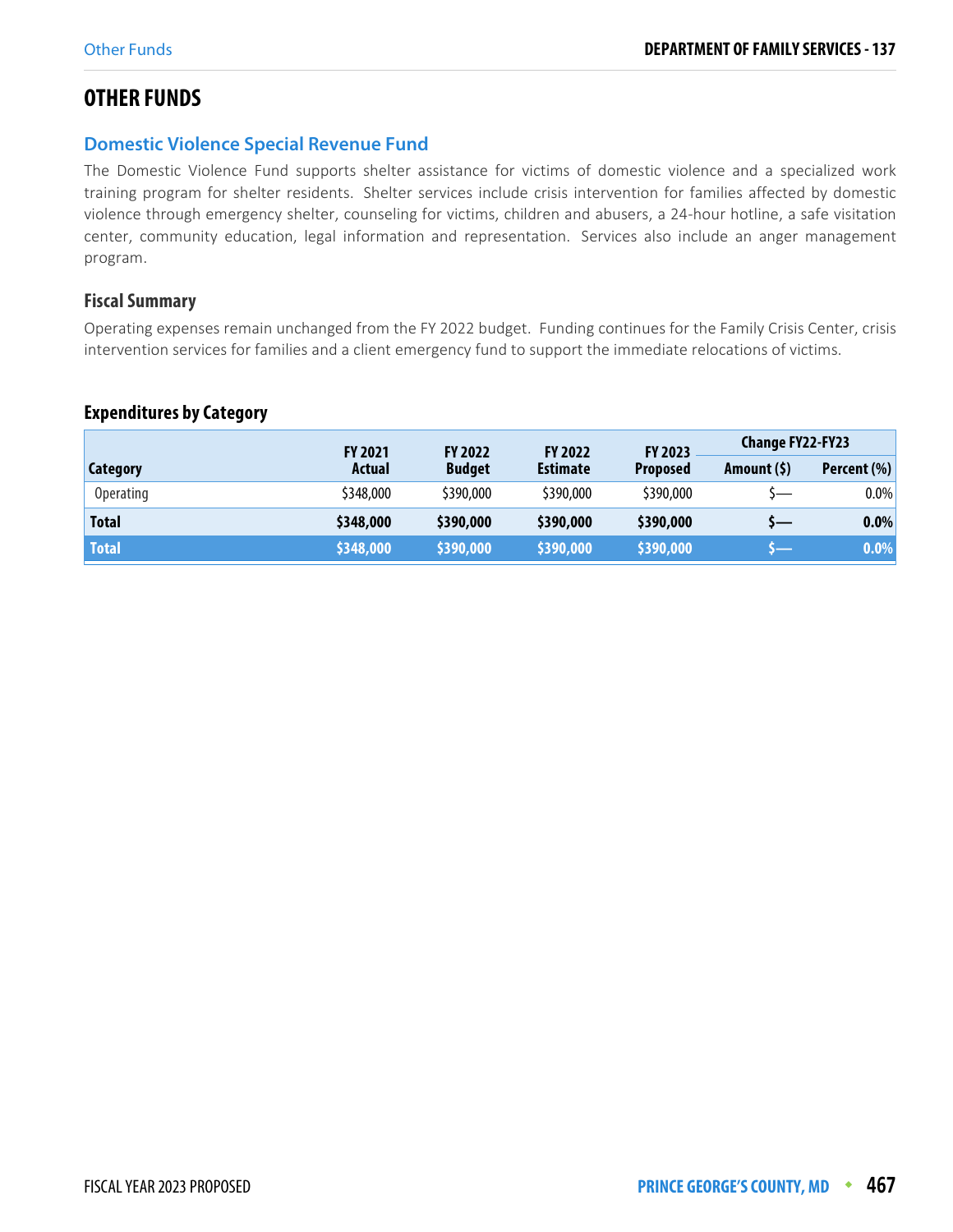# **Fund Summary**

|                                                       | <b>FY 2021</b> | <b>FY 2022</b> | <b>FY 2022</b>   | <b>FY 2023</b>  | FY 2022-2023 |                 |
|-------------------------------------------------------|----------------|----------------|------------------|-----------------|--------------|-----------------|
| Category                                              | Actual         | <b>Budget</b>  | <b>Estimated</b> | <b>Proposed</b> | Change \$    | <b>Change %</b> |
| <b>BEGINNING FUND BALANCE</b>                         | \$239,712      | \$239,712      | \$250,677        | \$250,677       | \$10,965     | 4.6%            |
| <b>REVENUES</b>                                       |                |                |                  |                 |              |                 |
| <b>Marriage Licenses and Permits</b>                  | \$276,965      | \$308,000      | \$308,000        | \$308,000       | $\zeta$ —    | 0.0%            |
| <b>Appropriated Fund Balance</b>                      |                |                |                  |                 |              | 0.0%            |
| Transfer In - General Fund                            | 82,000         | 82,000         | 82,000           | 82,000          |              | 0.0%            |
| <b>Total Revenues</b>                                 | \$358,965      | \$390,000      | \$390,000        | \$390,000       | \$—          | 0.0%            |
| <b>EXPENDITURES</b>                                   |                |                |                  |                 |              |                 |
| <b>Operating Expenses</b>                             | \$348,000      | \$390,000      | \$390,000        | \$390,000       | s—           | $0.0\%$         |
| <b>Total Expenditures</b>                             | \$348,000      | \$390,000      | \$390,000        | \$390,000       | $s-$         | $0.0\%$         |
| <b>EXCESS OF REVENUES OVER</b><br><b>EXPENDITURES</b> | 10,965         |                |                  |                 |              | 0.0%            |
| <b>ENDING FUND BALANCE</b>                            | \$250,677      | \$239,712      | \$250,677        | \$250,677       | \$10,965     | 4.6%            |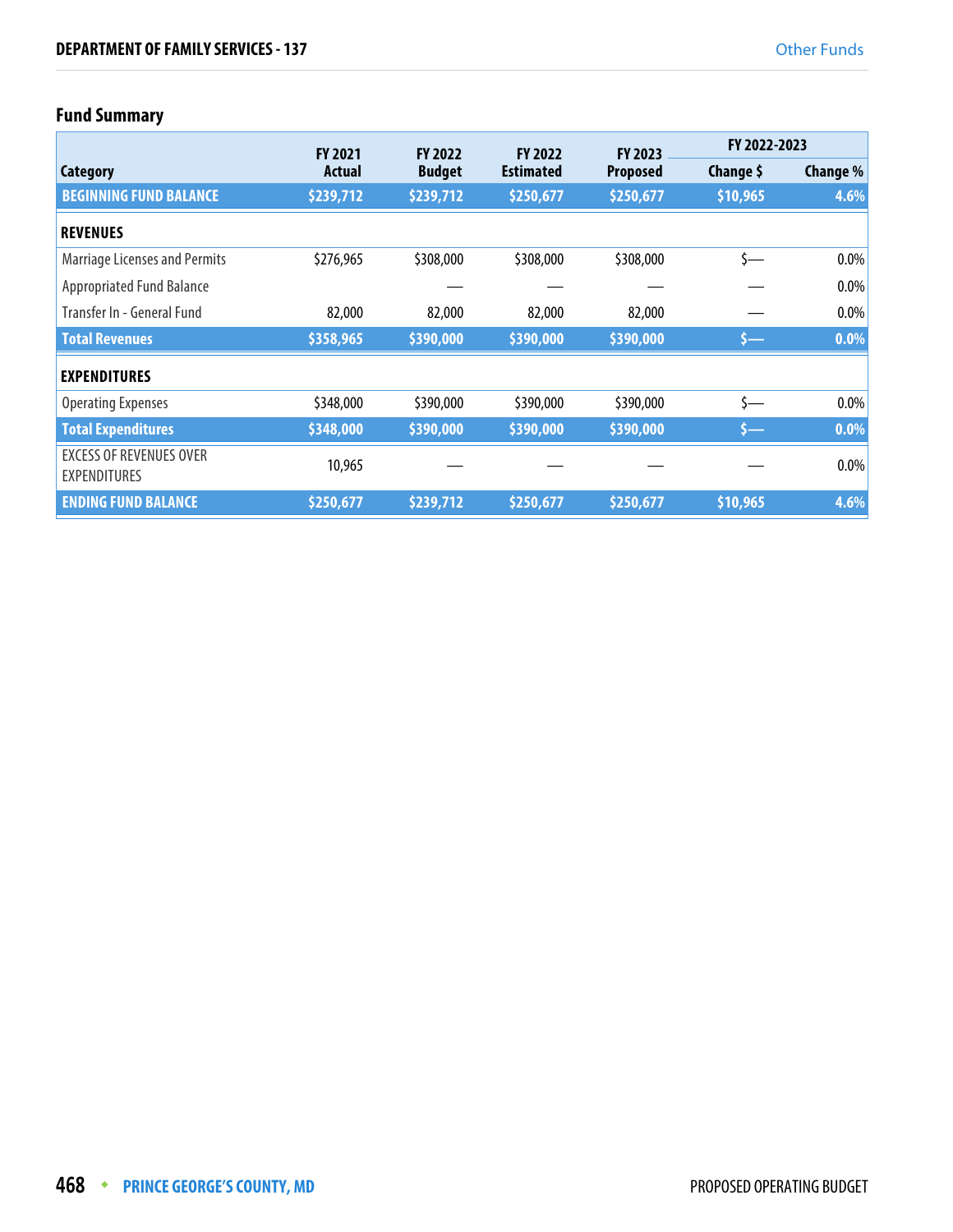# **GRANT FUNDS SUMMARY**

## **Expenditures by Category - Grant Funds**

|                        | <b>FY 2021</b> | <b>FY 2022</b> | <b>FY 2022</b>  | <b>FY 2023</b>  | <b>Change FY22-FY23</b> |             |
|------------------------|----------------|----------------|-----------------|-----------------|-------------------------|-------------|
| <b>Category</b>        | Actual         | <b>Budget</b>  | <b>Estimate</b> | <b>Proposed</b> | Amount $(5)$            | Percent (%) |
| Compensation           | \$3,408,941    | \$5,093,500    | \$5,061,400     | \$5,070,500     | \$(23,000)              | $-0.5%$     |
| <b>Fringe Benefits</b> | 667,321        | 1,158,400      | 1,153,600       | 1,087,400       | (71,000)                | $-6.1%$     |
| <b>Operating</b>       | 5,206,452      | 5,003,200      | 4,978,800       | 5,676,400       | 673,200                 | 13.5%       |
| Capital Outlay         |                |                |                 |                 |                         |             |
| <b>SubTotal</b>        | \$9,282,714    | \$11,255,100   | \$11,193,800    | \$11,834,300    | \$579,200               | 5.1%        |
| Recoveries             |                |                |                 |                 |                         |             |
| <b>Total</b>           | \$9,282,714    | \$11,255,100   | \$11,193,800    | \$11,834,300    | \$579,200               | 5.1%        |

The FY 2023 proposed grant budget is \$11,834,300, an increase of 5.1% over the FY 2022 budget. This increase is largely driven by the addition of the Dementia Capable Community Connections grant.

## **Staff Summary by Division - Grant Funds**

| <b>Staff Summary by</b>                                               |               | FY 2022 |                |                | FY 2023 |             |
|-----------------------------------------------------------------------|---------------|---------|----------------|----------------|---------|-------------|
| <b>Division &amp; Grant Program</b>                                   | <b>FT</b>     | PT      | <b>LTGF</b>    | FT.            | PT      | <b>LTGF</b> |
| <b>Aging and Disabilities Services</b>                                |               |         |                |                |         |             |
| <b>Community Options Waiver</b>                                       | 3             |         | 19             | ξ              |         | 19          |
| Dementia Capable                                                      |               |         |                |                |         | 2           |
| <b>Federal Financial Participant</b><br>(Maryland Access Point (MAP)) |               |         | $\overline{2}$ |                |         | 2           |
| <b>Foster Grandparent Program</b>                                     |               | 70      |                |                | 70      |             |
| Money Follows the Person                                              |               |         | 2              |                |         | 2           |
| Ombudsman Initiative                                                  |               |         | 3              |                |         | 3           |
| <b>Retired Senior Volunteers Program</b><br>(RSVP)                    |               |         |                |                |         |             |
| Senior Assisted Housing                                               |               |         |                |                |         |             |
| Senior Care                                                           |               |         |                |                |         |             |
| Senior Health Insurance Program                                       |               |         |                |                |         |             |
| Senior Information and Assistance<br>$(MAP \, \, 8A)$                 |               |         |                |                |         |             |
| Senior Training and Employment                                        |               |         |                |                |         |             |
| <b>State Guardianship</b>                                             |               |         |                |                |         |             |
| <b>Title IIIB Consolidated</b>                                        |               |         |                | 5              |         |             |
| Title IIIC1: Nutrition for the Elderly<br><b>Congregate Meals</b>     | $\mathfrak z$ | 4       | 8              | $\mathfrak{p}$ | 4       | 8           |
| Title IIIC2: Nutrition for the Elderly<br><b>Home Delivered Meals</b> | $\mathcal{V}$ |         |                | $\mathfrak z$  |         |             |
| Title III-D: Senior Health Promotion                                  |               |         |                |                |         |             |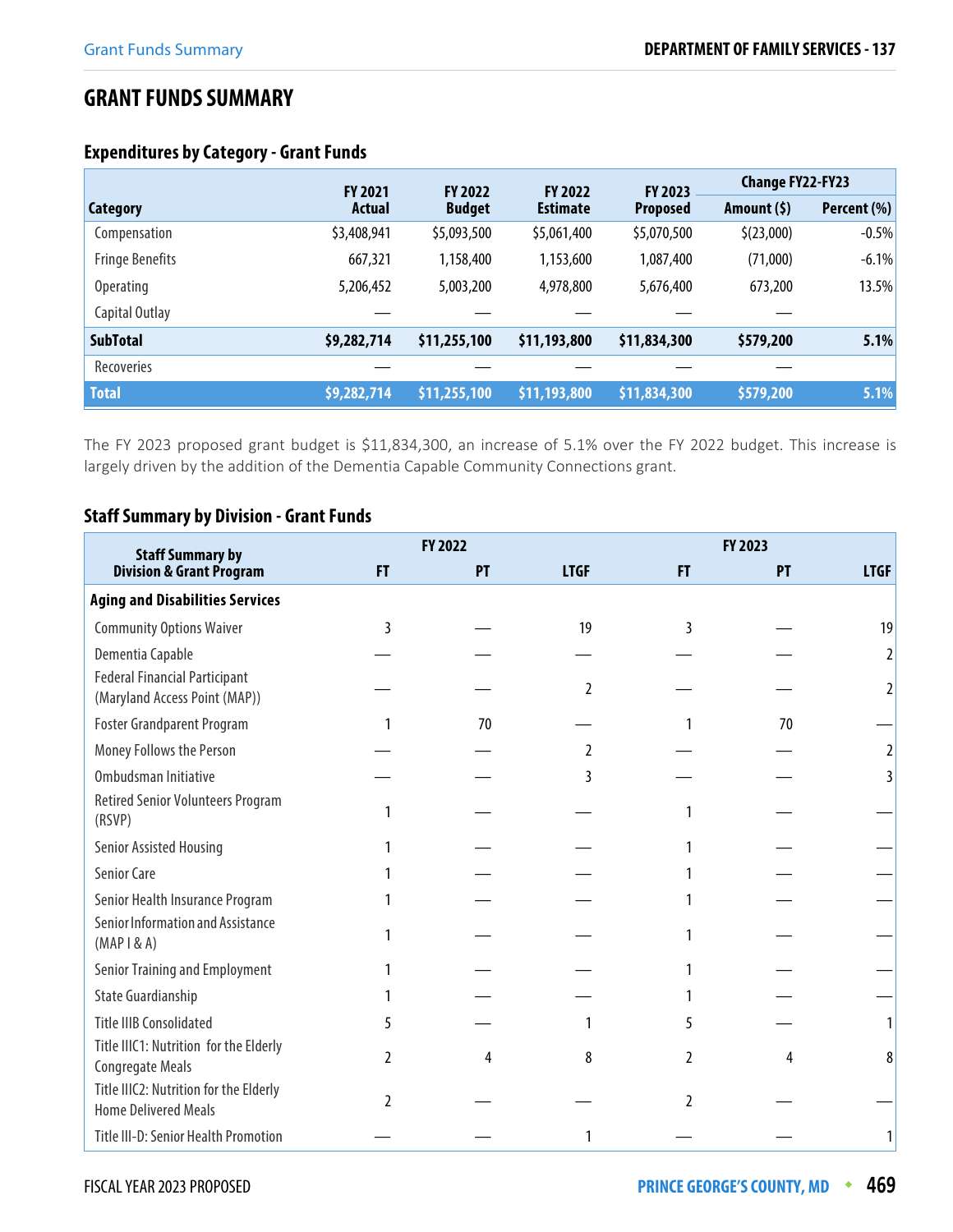## **Staff Summary by Division - Grant Funds** (continued)

| <b>Staff Summary by</b>                                                            |    | FY 2022   |             |    | FY 2023 |             |
|------------------------------------------------------------------------------------|----|-----------|-------------|----|---------|-------------|
| <b>Division &amp; Grant Program</b>                                                | F  | <b>PT</b> | <b>LTGF</b> | FT | PT      | <b>LTGF</b> |
| <b>Title III-E Caregiving</b>                                                      |    |           | 3           |    |         | 2           |
| Vulnerable Elderly (VEPI)                                                          |    |           |             |    |         |             |
| <b>Total Aging and Disabilities</b><br><b>Services</b>                             | 22 | 74        | 39          | 22 | 74      | 40          |
| <b>Administration for Children, Youth and Families</b>                             |    |           |             |    |         |             |
| Administration - Community<br>Partnership Agreement                                | 5  |           |             | 5  |         |             |
| Children in Need Of Supervision<br>(CINS)                                          |    |           | 3           |    |         |             |
| Local Care Team                                                                    |    |           |             |    |         |             |
| Home Visiting-Healthy Families<br>(MDH)                                            |    |           | 3           |    |         |             |
| <b>Strengthening Prince George's</b><br>System of Early Care                       |    |           |             |    |         |             |
| <b>Total Administration for Children,</b><br><b>Youth and Families</b>             | 5  |           | 7           | 5  |         | 8           |
| <b>Domestic Violence - Human Trafficking</b>                                       |    |           |             |    |         |             |
| <b>Domestic Violence and Human</b><br><b>Trafficking Division - DSS Initiative</b> |    |           |             |    |         |             |
| <b>Total Domestic Violence - Human</b><br><b>Trafficking</b>                       |    |           | 1           |    |         |             |
| <b>Total</b>                                                                       | 27 | 74        | 47          | 27 | 74      | 49          |

In FY 2023, funding is provided for 27 full time, 74 part time and 49 limited term grant funded (LTGF) positions. This is an increase of two LTGF positions to support the new Dementia Capable Communities grant.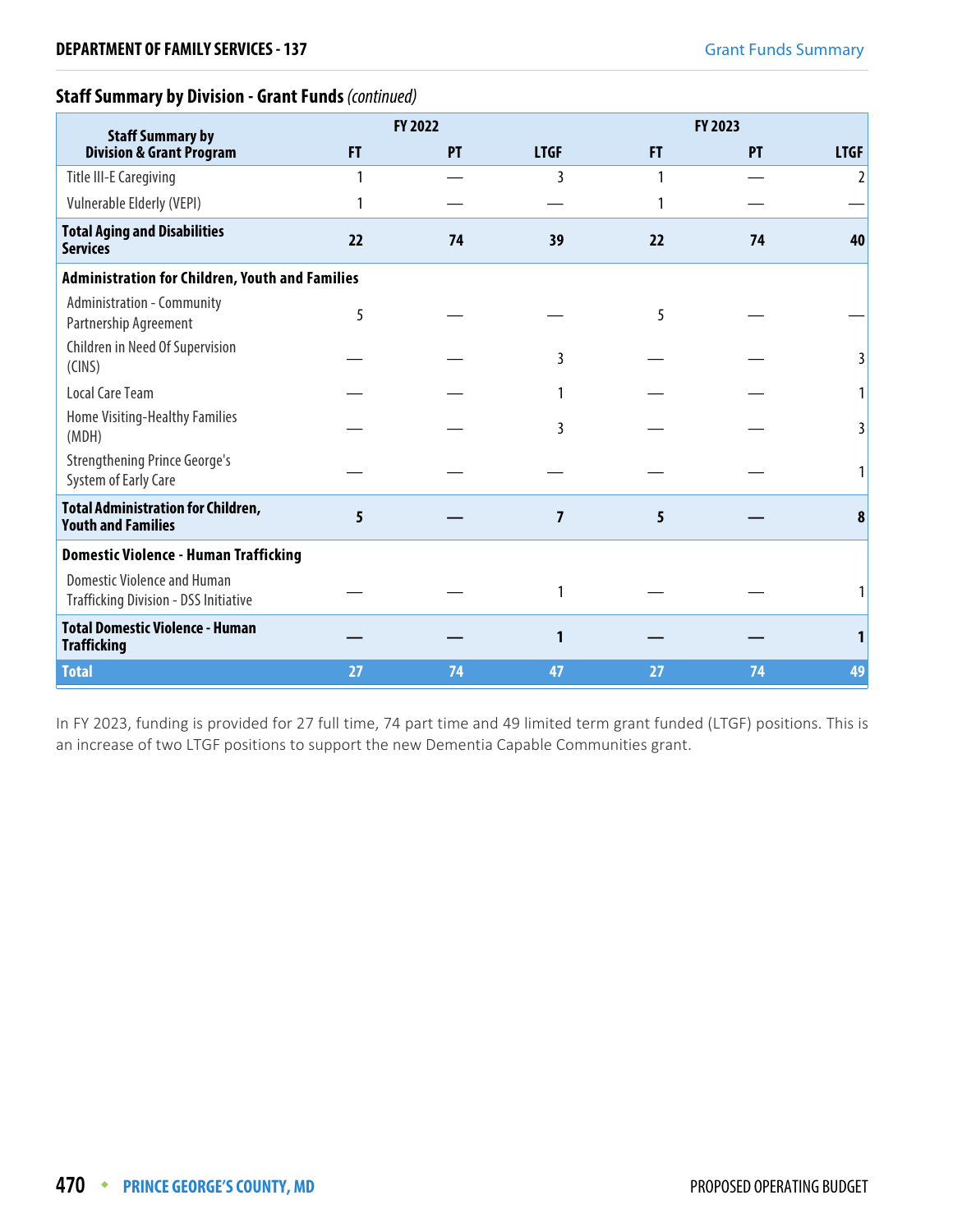# **Grant Funds by Division**

|                                                                       | FY 2021       | FY 2022       | FY 2022         | FY 2023         | <b>Change FY22-FY23</b> |             |
|-----------------------------------------------------------------------|---------------|---------------|-----------------|-----------------|-------------------------|-------------|
| <b>Grant Name</b>                                                     | <b>Actual</b> | <b>Budget</b> | <b>Estimate</b> | <b>Proposed</b> | Amount (\$)             | Percent (%) |
| <b>Aging and Disabilities Services</b>                                |               |               |                 |                 |                         |             |
| <b>Community Options Waiver</b>                                       | \$964,173     | \$1,350,000   | \$1,350,000     | \$1,350,000     | $\zeta$ —               | 0.0%        |
| Dementia Capable Community<br>Connections                             |               |               | 3,000           | 236,600         | 236,600                 |             |
| <b>Federal Financial Participant</b><br>(Maryland Access Point (MAP)) | 125,285       | 220,000       | 220,000         | 220,000         |                         | 0.0%        |
| <b>Foster Grandparents Program</b>                                    | 402,109       | 241,100       | 241,100         | 241,100         |                         | 0.0%        |
| Level One Screening                                                   | 37,832        | 38,700        | 38,700          | 20,000          | (18,700)                | $-48.3%$    |
| Medicare Improvement for<br>Patients and Providers Act (MIPPA)        | 12,250        | 23,100        | 23,100          | 22,800          | (300)                   | $-1.3%$     |
| Money Follows the Person (MFP)                                        | 46,842        |               |                 | 49,000          | 49,000                  |             |
| <b>Nursing Facility Education Program</b>                             |               | 37,000        | 37,000          | 37,000          |                         | 0.0%        |
| <b>Nutrition Services Incentive</b><br>Program (NSIP)                 |               | 169,000       | 169,000         | 168,200         | (800)                   | $-0.5%$     |
| Ombudsman Initiative                                                  | 118,819       | 120,600       | 120,600         | 118,500         | (2,100)                 | $-1.7%$     |
| <b>Retired and Senior Volunteer</b><br>Program (RSVP)                 | 84,636        | 74,100        | 74,100          | 66,600          | (7,500)                 | $-10.1%$    |
| Senior Assisted Housing                                               | 524,638       | 569,200       | 569,200         | 578,600         | 9,400                   | 1.7%        |
| Senior Care                                                           | 1,456,788     | 1,044,100     | 1,044,100       | 1,053,200       | 9,100                   | 0.9%        |
| <b>Senior Center Operating Funds</b>                                  | 14,439        | 58,500        | 58,500          | 52,700          | (5,800)                 | $-9.9%$     |
| Senior Health Insurance Program                                       | 60,578        | 59,200        | 59,200          | 65,300          | 6,100                   | 10.3%       |
| Senior Information and Assistance<br>$(MAP \, \, 8A)$                 | 86,637        | 103,200       | 103,200         | 103,200         |                         | 0.0%        |
| <b>Senior Medicare Patrol</b>                                         | 7,020         | 11,500        | 11,500          | 11,500          |                         | 0.0%        |
| Senior Training and Employment                                        | 5,344         | 495,800       | 495,800         | 502,300         | 6,500                   | 1.3%        |
| <b>State Guardianship</b>                                             | 51,470        | 66,800        | 66,800          | 61,200          | (5,600)                 | $-8.4%$     |
| <b>State Nutrition</b>                                                | 309,005       | 247,000       | 247,000         | 265,000         | 18,000                  | 7.3%        |
| Title IIIB: Administration                                            | 74,296        | 294,000       | 294,100         | 294,100         | 100                     | $0.0\%$     |
| Title IIIB: Elder Abuse                                               | 17,984        | 79,100        | 79,100          | 79,100          |                         | 0.0%        |
| Title IIIB: Guardianship                                              | 12,766        | 28,200        | 28,200          | 28,200          |                         | $0.0\%$     |
| Title IIIB: Information and Referral                                  | 56,485        | 202,800       | 202,800         | 202,600         | (200)                   | $-0.1%$     |
| Title IIIB: Ombudsman                                                 | 26,458        | 64,900        | 64,900          | 64,900          |                         | $0.0\%$     |
| Title IIIB: Subgrantee                                                | 63,840        | 155,000       | 155,000         | 155,000         |                         | $0.0\%$     |
| Title IIIC1: Nutrition for the Elderly<br><b>Congregate Meals</b>     | 1,134,309     | 1,130,200     | 1,130,200       | 1,081,200       | (49,000)                | $-4.3%$     |
| Title IIIC2: Nutrition for the Elderly<br><b>Home Delivered Meals</b> | 684,387       | 573,500       | 573,500         | 580,200         | 6,700                   | 1.2%        |
| <b>Title IIID: Senior Health Promotion</b>                            | 51,746        | 45,700        | 45,700          | 45,500          | (200)                   | $-0.4%$     |
| Title IIIE: Caregiving                                                | 232,795       | 385,400       | 385,400         | 390,500         | 5,100                   | 1.3%        |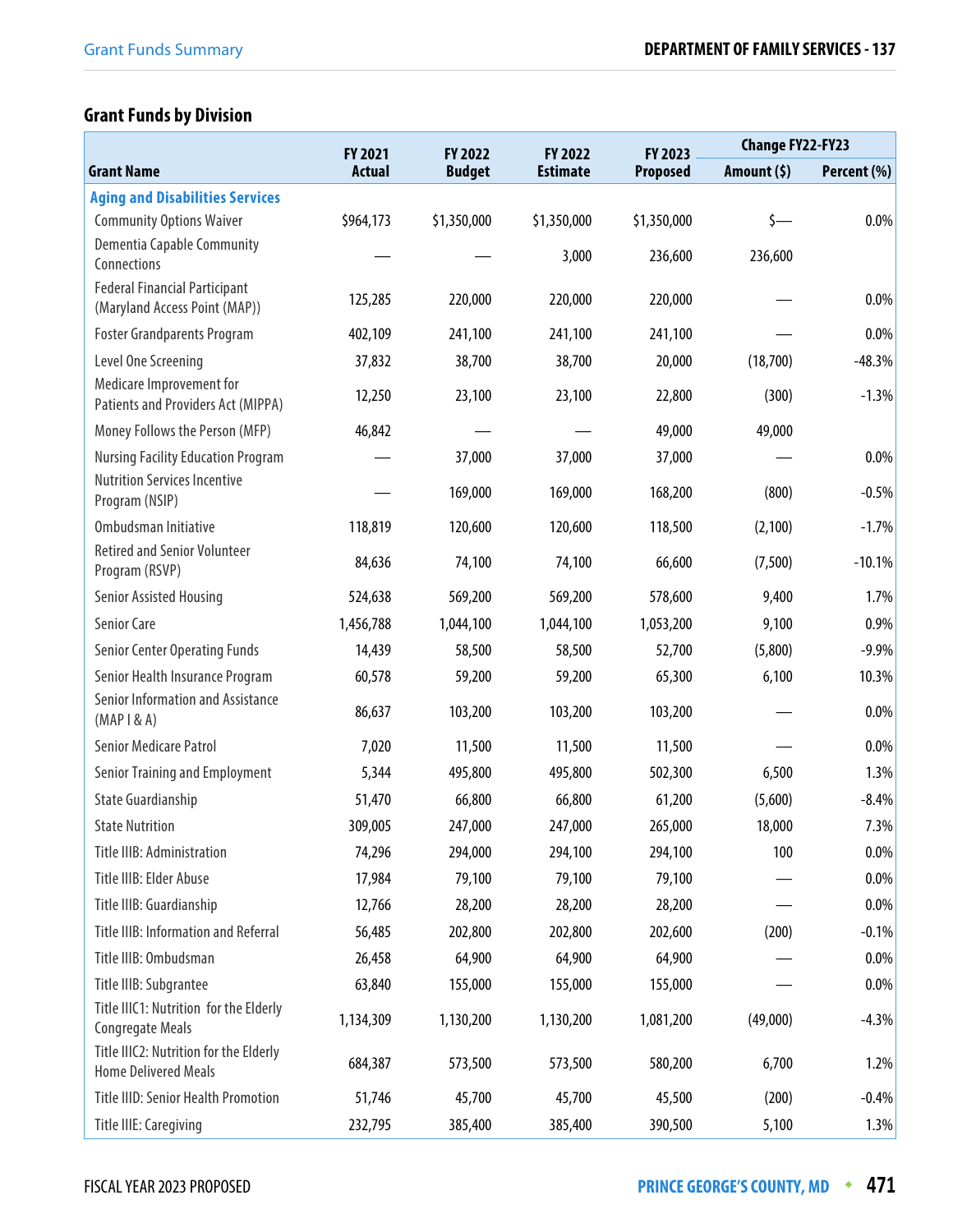## **Grant Funds by Division** (continued)

|                                                                            | FY 2021       | FY 2022       | FY 2022         | FY 2023         | <b>Change FY22-FY23</b> |             |
|----------------------------------------------------------------------------|---------------|---------------|-----------------|-----------------|-------------------------|-------------|
| <b>Grant Name</b>                                                          | <b>Actual</b> | <b>Budget</b> | <b>Estimate</b> | <b>Proposed</b> | Amount (\$)             | Percent (%) |
| Title VII Ombudsman                                                        | 1,492         | 32,200        | 32,100          | 32,100          | (100)                   | $-0.3%$     |
| <b>Title VII Elder Abuse</b>                                               |               | 8,300         | 8,300           | 8,300           |                         | $0.0\%$     |
| <b>Veterans Directed Home and</b><br><b>Community Based Services</b>       |               | 34,100        | 34,100          | 34,100          |                         | 0.0%        |
| <b>Vulnerable Elderly (VEPI)</b>                                           | 27,698        | 61,800        | 61,800          | 62,500          | 700                     | 1.1%        |
| <b>Total Aging and Disabilities</b><br><b>Services</b>                     | \$6,692,121   | \$8,024,100   | \$8,027,100     | \$8,281,100     | \$257,000               | 3.2%        |
| <b>Administration for Children, Youth and Families</b>                     |               |               |                 |                 |                         |             |
| <b>Administration - Community</b><br>Partnership Agreement                 | \$519,426     | \$519,100     | \$519,100       | \$549,200       | \$30,100                | 5.8%        |
| Children In Need Of Supervision<br>(CINS)                                  | 183,305       | 271,700       | 271,700         | 271,700         |                         | 0.0%        |
| <b>Bowie Disconnected Youth</b><br>Program (formally City of Bowie)        | 47,558        | 95,200        | 95,200          | 95,200          |                         | $0.0\%$     |
| <b>COVID-19 Survivors</b>                                                  | 28,222        |               |                 |                 |                         |             |
| Disconnected Youth Empower Your<br>Future                                  |               | 70,000        |                 | 100,000         | 30,000                  | 42.9%       |
| <b>Disconnected Youth KEYS</b>                                             | 214,625       | 214,700       | 214,700         | 268,100         | 53,400                  | 24.9%       |
| Family First COVID-19                                                      | 470,596       |               |                 |                 |                         |             |
| <b>Greenbelt Cares</b>                                                     | 43,815        | 65,100        | 65,100          | 65,100          |                         | 0.0%        |
| <b>Healthy Families (MSDE)</b>                                             | 180,900       | 180,900       | 180,900         | 180,900         |                         | 0.0%        |
| <b>Healthy Heights Program</b>                                             | 53,186        | 59,800        | 59,800          | 59,800          |                         | 0.0%        |
| Home Visiting (GOC)                                                        | 45,640        | 64,300        |                 |                 | (64, 300)               | $-100.0\%$  |
| Home Visiting - Healthy Families<br>(MDH)                                  | 327,161       | 761,000       | 761,000         | 761,000         |                         | 0.0%        |
| <b>Improving Workforce Development</b><br>& Employment                     |               |               |                 | 110,000         | 110,000                 |             |
| Know Better, Live Better Health                                            | 143,823       | 258,000       | 258,000         | 120,000         | (138,000)               | $-53.5%$    |
| Local Care Team                                                            | 71,791        | 80,500        | 80,500          | 82,300          | 1,800                   | 2.2%        |
| Pathway to a Healthy Lifestyle                                             | 47,489        | 86,600        | 86,600          | 120,000         | 33,400                  | 38.6%       |
| <b>Project Wellness</b>                                                    | 48,036        | 72,100        | 72,100          | 72,100          |                         | $0.0\%$     |
| <b>School Based Diversion Program</b><br>(GOCCP)                           | 4,500         |               |                 |                 |                         |             |
| <b>Start Early Beta Program</b>                                            |               |               |                 | 125,000         | 125,000                 |             |
| <b>Strengthening Prince George's</b><br>System of Early Care and Education |               |               |                 | 100,000         | 100,000                 |             |
| <b>Weaving Hope</b>                                                        | 47,780        | 47,800        | 47,800          | 88,600          | 40,800                  | 85.4%       |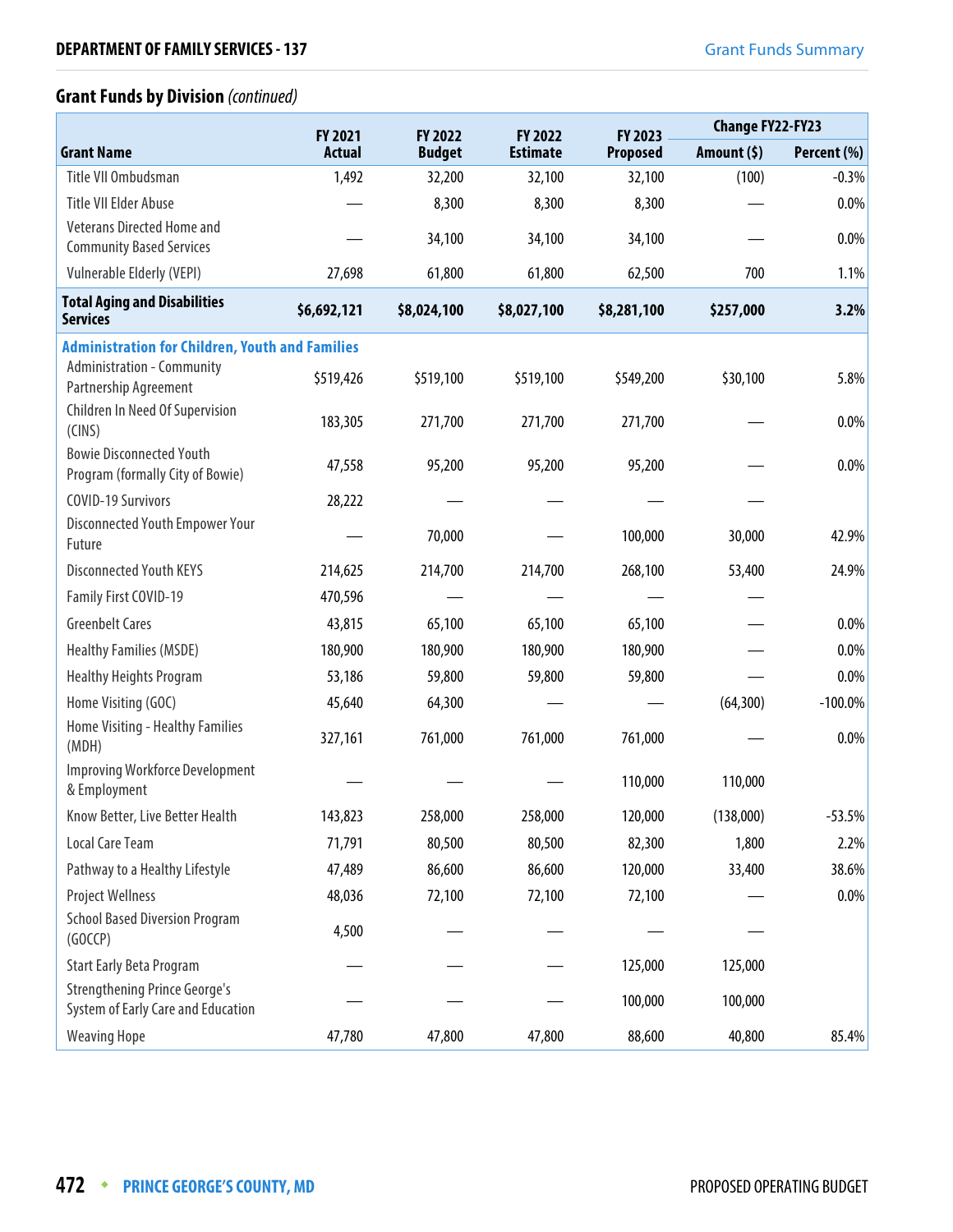# **Grant Funds by Division** (continued)

|                                                                        | <b>FY 2021</b><br><b>FY 2022</b> |               | <b>FY 2022</b>  | <b>FY 2023</b>  | <b>Change FY22-FY23</b> |             |
|------------------------------------------------------------------------|----------------------------------|---------------|-----------------|-----------------|-------------------------|-------------|
| <b>Grant Name</b>                                                      | <b>Actual</b>                    | <b>Budget</b> | <b>Estimate</b> | <b>Proposed</b> | Amount (\$)             | Percent (%) |
| <b>Youth Empowerment Toward</b><br><b>Success</b>                      | 33,765                           |               | 70,000          |                 |                         |             |
| <b>Total Administration for Children,</b><br><b>Youth and Families</b> | \$2,511,618                      | \$2,846,800   | \$2,782,500     | \$3,169,000     | \$322,200               | 11.3%       |
| <b>Subtotal</b>                                                        | \$9,203,739                      | \$10,870,900  | \$10,809,600    | \$11,450,100    | \$579,200               | 5.3%        |
| Total Transfer from General Fund -<br>(County Contribution/Cash Match) | 78,975                           | 384,200       | 384,200         | 384,200         |                         | 0.0%        |
| <b>Total</b>                                                           | \$9,282,714                      | \$11,255,100  | \$11,193,800    | \$11,834,300    | \$579,200               | 5.1%        |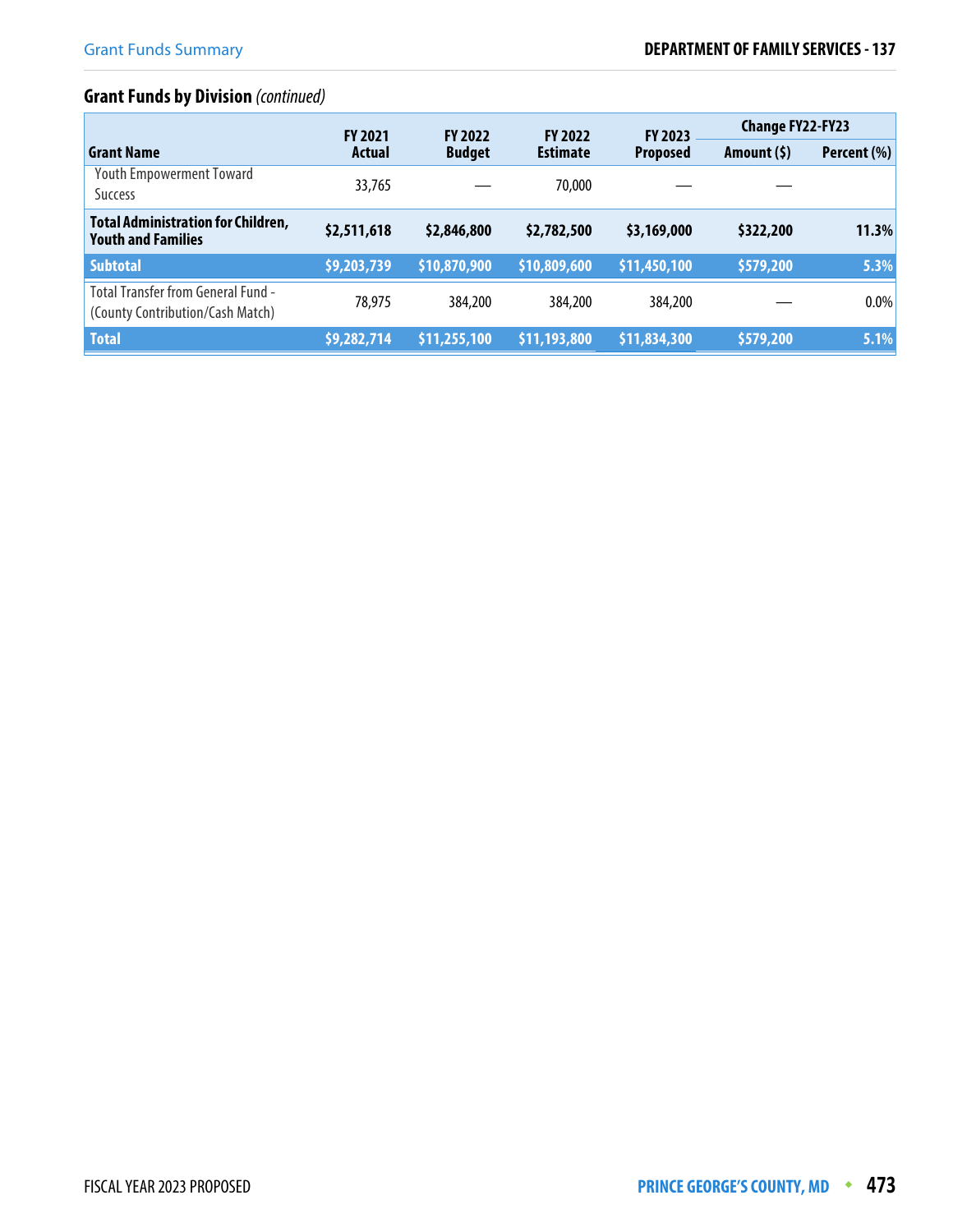#### **Grant Descriptions**

### **COMMUNITY OPTIONS WAIVER -- \$1,350,000**

The Maryland Department of Health provides funding to enable adults 18 years of age or older to remain in a community setting even though their advanced age or disability would warrant placement in a long term care facility. The waiver allows services that are typically covered by Medicaid in a long term care facility to be provided to eligible persons in their own homes or in assisted living facilities. This program is funded by Medicaid reimbursement.

## **DEMENTIA CAPABLE COMMUNITY CONNECTIONS -- \$236,600**

The Maryland Department of Aging provides funding to assist with a dementia-capable Home and Community Based Services system (HCBS) that will provide a set of high quality and well-coordinated services and programs that are relevant to, and easily accessed by, people living with Alzheimer's and related dementias (ADRD) and their caregivers.

## **FEDERAL FINANCIAL PARTICIPATION (MARYLAND ACCESS POINT) -- \$220,000**

Medicaid administrative Federal Financial Participation (FFP) is a key mechanism for funding the Maryland Access Point Program (MAP). A requirement for obtaining these funds is to document the portion of time that is spent on Medicaid versus non-Medicaid related activities. It includes activities related to assisting individuals with the application process for long term services and support health care services and other supports that may assist an individual to remain in the community. This program is funded through Medicaid reimbursement.

## **FOSTER GRANDPARENT PROGRAM -- \$241,100**

The Corporation for National and Community Service provides funding for adults 55 years of age and older who meet income eligibility guidelines to volunteer as Foster Grandparents. The Foster Grandparents work with physically, mentally and emotionally handicapped children in schools and special centers throughout the County. These children may not otherwise receive the personal attention necessary for their social adjustment and maturation.

## **LEVEL ONE SCREENING --\$20,000**

The Maryland Department of Aging provides funding to support personnel and administrative costs for delivering level one screens to account for the anticipated influx of requests associated with changes to the Community Options Waiver Registry prioritization process.

## **MEDICARE IMPROVEMENTS FOR PATIENTS AND PROVIDERS ACT (MIPPA) -- \$22,800**

The Maryland Department of Aging provides funding for the promotion of low income programs for Medicare beneficiaries. These low income programs provide assistance with premiums and some assistance with coverage gaps. Counselors provide screening and application assistance for the Medicare Savings Program (MSP), Low Income Subsidy (LIS) and Senior Prescription Drug Assistance Program (SPDAP).

## **MONEY FOLLOWS THE PERSON (MFP) --\$49,000**

The Maryland Department of Aging provides funding for the Money Follows the Person (MFP) initiative which is designed to streamline the transition process for individuals who chose to transition from a long-term care facility to a community setting. A "community setting" is defined by MFP as a residential setting with four or less unrelated residents. The Area Agency on Aging serves as the local single point of entry for applicants.

## **NURSING FACILITY EDUCATION PROGRAM --\$37,000**

The Maryland Department of Aging provides funding to assist residents transitioning out of nursing homes and other institutions back into the community.

## **NUTRITION SERVICES INCENTIVE PROGRAM (NSIP) -- \$168,200**

The Maryland Department of Aging provides funding for nutrition programs for the elderly. The County uses these grant funds to provide meals to residents aged 60 and over at locations throughout the County.

## **OMBUDSMAN INITIATIVE -- \$118,500**

The Maryland Department of Aging provides funding for complaint investigations and advocacy service to all residents living in long-term care nursing homes and licensed assisted living facilities.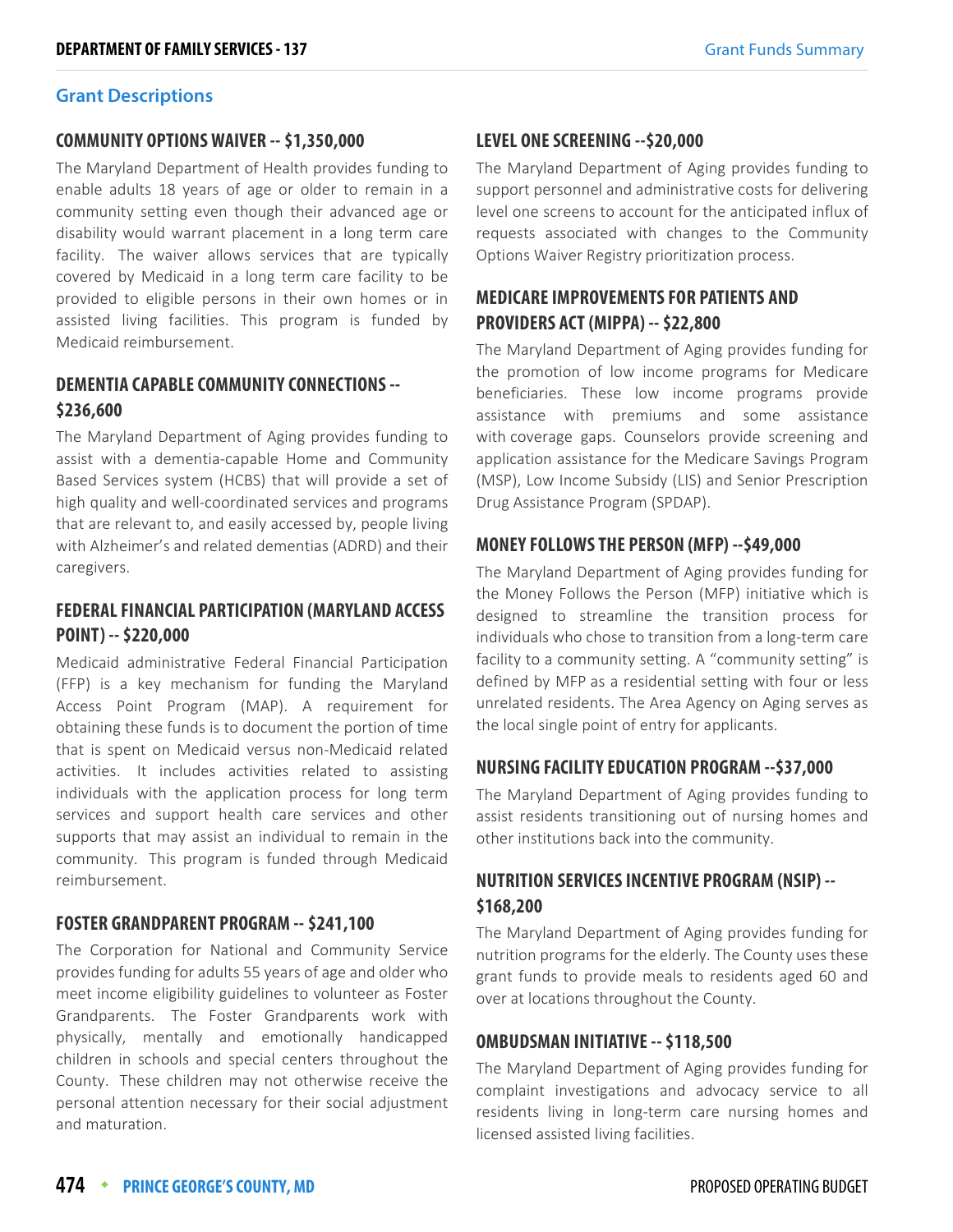## **RETIRED SENIOR VOLUNTEER PROGRAM (RSVP) -- \$66,600**

The Corporation for National and Community Service provides funding to develop volunteer service opportunities in County government and with non-profit agencies for approximately 500 county residents 55 years of age and older. Volunteers serve in a variety of assignments at over 50 non-profit organizations, schools and government agencies. Volunteers serve on a part time basis and are compensated for mileage.

## **SENIOR ASSISTED HOUSING -- \$578,600**

The Maryland Department of Aging provides funding for residential living support, which includes shelter, meals, housekeeping, personal services and 24-hour supervision to individuals at least 62 years of age. Individuals may have temporary or periodic difficulties with the activities of daily living and require assistance in performing those personal and household functions. The funds also support coordinating activities necessary to approve facilities for certification and for monitoring visits.

#### **SENIOR CARE -- \$1,053,200**

The Maryland Department of Aging provides funding for coordinated, community-based, in-home services to seniors with disabilities who may be at risk of nursing home placement. Senior Care clients are provided with case managed access to existing publicly and privately financed services. When needed services are not available through other means, Senior Care will provide gap filling services that may include personal care, chore service, adult day care, medical supplies, emergency response systems, nutritional supplements and other services.

#### **SENIOR CENTER OPERATING FUNDS -- \$52,700**

The Maryland Department of Aging provides funding to support senior citizens activity centers that promote planning and education for retirement and long term care needs; exercise and disease prevention, including oral health; or intergenerational activities. Through partnerships with Maryland National Capital Park and Planning and nonprofit health organizations Prince George's County Commission utilizes these funds to provide oral health education and services to older adults residing in the County.

### **SENIOR HEALTH INSURANCE PROGRAM -- \$65,300**

The Maryland Department of Aging provides funding to support trained volunteers who provide free health insurance counseling to seniors.

## **SENIOR INFORMATION AND ASSISTANCE (MAP I & A) -- \$103,200**

The Maryland Department of Aging provides funding for a single point of contact for senior citizens who need information and assistance navigating and accessing services. The program also provides follow-up to ensure adequate service delivery and to identify service gaps.

#### **SENIOR MEDICARE PATROL -- \$11,500**

The Maryland Department of Aging provides funding to reduce the amount of federal and state funds lost due to health insurance fraud by increasing the public's ability to detect and report possible fraud, waste and abuse.

## **SENIOR TRAINING AND EMPLOYMENT PROGRAM -- \$502,300**

Senior Service America, Inc. provides funding for community service and training to low-income older county citizens and residents age 55 and older as an entry into productive work.

## **STATE GUARDIANSHIP -- \$61,200**

The Maryland Department of Aging provides funding for case management services for individuals referred by the courts and for whom the Department's Director has been appointed legal guardian. The Department confers and coordinates with, and requests assistance from other provider agencies and prepares annual and semi-annual reports for each case.

#### **STATE NUTRITION -- \$265,000**

The Maryland Department of Aging provides funding for nutrition programs for the elderly. The County uses these grant funds to provide meals to residents aged 60 and over at locations throughout the County.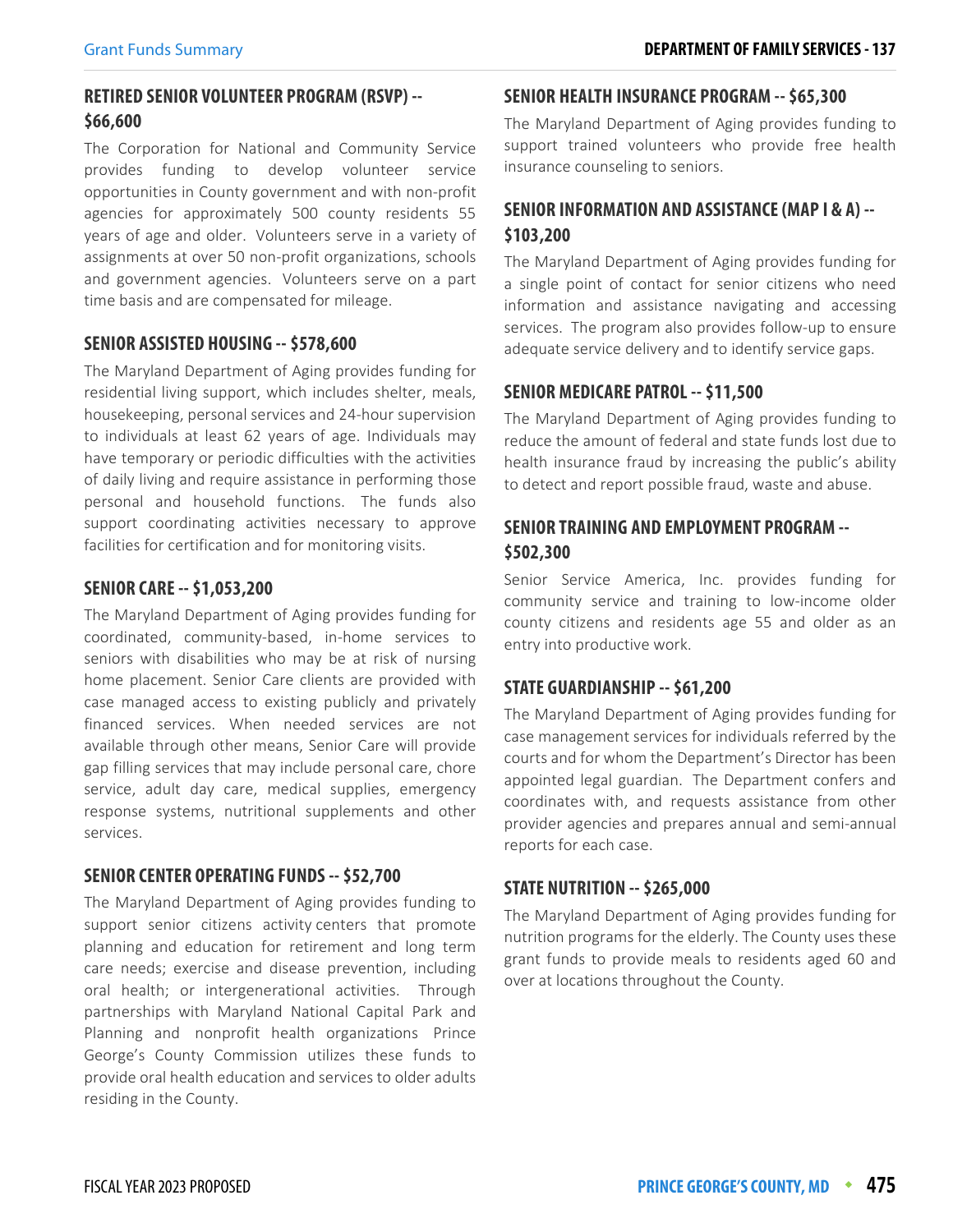## **TITLE III-B: AREA AGENCY ON AGING -- \$823,900**

The U.S. Department of Health and Human Services, through the Older Americans Act, under Title III-B provides funding for comprehensive planning, monitoring and evaluation of all senior citizen programs in the County. An integral function of the Area Agency on Aging is to provide funding for a variety of services, including legal assistance, information and referral, day care for the frail, health fitness, rural outreach and ombudsman services.

## **TITLE III-C1: NUTRITION FOR THE ELDERLY PROGRAM - CONGREGATE MEALS -- \$1,081,200**

The U.S. Department of Health and Human Services, through the Older Americans Act of 1965, under Title III-C1 provides funding for nutrition programs for the elderly. The County uses these grant funds to provide meals to residents aged 60 and over at locations throughout the County. The program partners with the Department of Public Works and Transportation for necessary transportation to and from the sites. In addition to mandated services, the program provides nutrition screening, social, recreational, health and fitness activities.

## **TITLE III-C2: NUTRITION FOR THE ELDERLY PROGRAM-HOME DELIVERED MEALS -- \$580,200**

The U.S. Department of Health and Human Services, through the Older Americans Act of 1965, under Title III-C2 of the Older Americans Act, provides funding for the home-delivered portion of the Senior Nutrition Program. This program meets the nutritional needs of elderly persons by delivering meals to those eligible seniors 60 years and older who cannot be transported to congregate sites due to poor health. In addition to meals, clients receive nutrition and screenings for other needs or issues.

## **TITLE III-D: SENIOR HEALTH PROMOTION -- \$45,500**

The U.S. Department of Health and Human Services, through the Older Americans Act of 1965, under Title III-D of the Older Americans Act, provides funding to promote health awareness and wellness among older Americans.

### **TITLE III-E: CAREGIVING -- \$390,500**

The U.S. Department of Health and Human Services, through the Older Americans Act of 1965, under Title III-E of the Older Americans Act, provides funding for services to caregivers through existing programs. Services to caregivers include information, assistance, individual counseling, training, respite care, supplemental services and organization of support groups.

## **TITLE VII OMBUDSMAN -- \$32,100**

The U.S. Department of Health and Human Services, through the Older Americans Act of 1965, under Title VII of the Older Americans Act, provides funding to advocate for residents of nursing homes and assisted living facilities by providing a voice for those who are unable to speak for themselves. The Ombudsman promotes resident rights through facility visits, facility staff training, and public information workshops. The Ombudsman also addresses systemic issues and provides support to people who want to transition from long term care facilities back into the community.

## **TITLE VII ELDER ABUSE -- \$8,300**

The U.S. Department of Health and Human Services, through the Older Americans Act of 1965, under Title VII of the Older Americans Act, provides funding for programs and services that protect older adults from abuse and provide public education, training and information about elder abuse prevention.

## **VETERANS DIRECTED HOME AND COMMUNITY BASED SERVICES -- \$34,100**

The Maryland Department of Aging provides funding for case management services to Veterans with disabilities to enable them to receive needed supports and services at home.

## **VULNERABLE ELDERLY (VEPI) -- \$62,500**

The Maryland Department of Aging provides funding to support the efforts of the Guardianship Program which ensures the provision of optimum care/services for adjudicated wards of the court, through professional case management.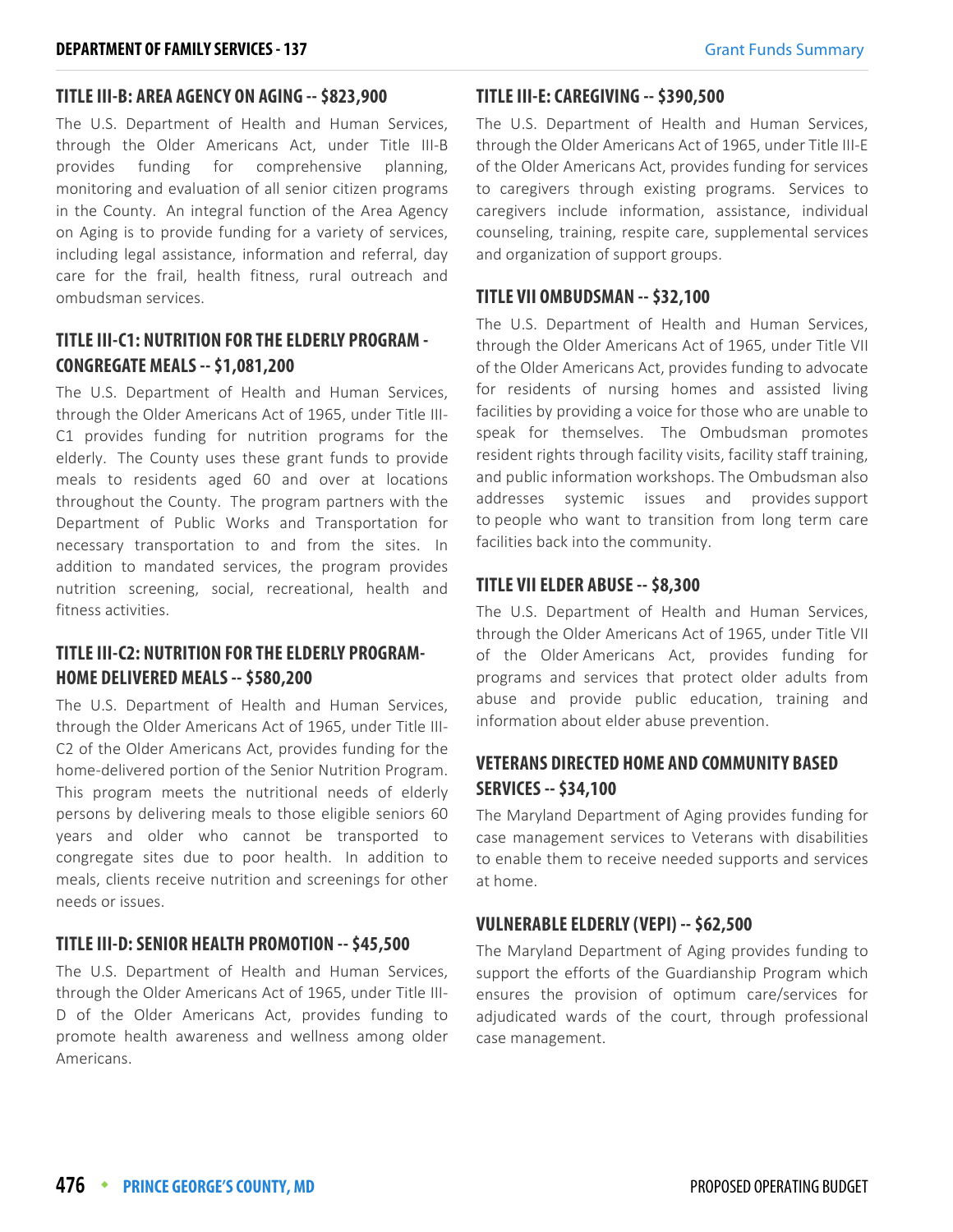## **ADMINISTRATION - COMMUNITY PARTNERSHIP AGREEMENT -- \$549,200**

The Governor's Office for Children (GOC) provides funding to support the administrative costs for the Division of Children, Youth and Families as well as the Local Management Board (LMB). The Community Partnership Agreement serves as the vehicle for these funds and acts as the Notice of Grant Award.

#### **CHILDREN IN NEED OF SUPERVISION -- \$271,700**

The Earned Reinvestment Fund provides funding to divert youth from contact with the juvenile justice system or to prevent further involvement within the system. It is anticipated that at least 125 youth and their families will be served in the program.

## **BOWIE - DISCONNECTED YOUTH PROGRAM -- \$95,200**

The Governor's Office for Children provides funding to assist disconnected youth who are ages 16 to 24 and are not connected to school or employment. This program includes skill development workshops, job readiness and employment assistance services, mentoring and an annual job/vocational education fair.

## **DISCONNECTED YOUTH EMPOWER YOUR FUTURE -- \$100,000**

The Governor's Office for Children provides funding to assist youth returning to school and trains them to acquire employable skills to become economically independent.

#### **DISCONNECTED YOUTH KEYS -- \$268,100**

The Governor's Office for Children provides funding to assist youth in going back to school and/or trains them to acquire employable skills, so they can become economically independent as well as a contributory part of the society.

## **GREENBELT CARES -- \$65,100**

The Governor's Office for Children provides funding to assist disconnected youth who are ages 16 to 24 and are not connected to school or employment. This program consists of General Educational Development (GED) preparation classes, assessment using the Wide Range Achievement Test, life skills and job readiness workshops.

#### **HEALTHY FAMILIES (MSDE) -- \$180,900**

The Maryland State Department of Education provides funding to expand the delivery of the family intervention program - Healthy Families Home Visiting. The program provides services in three primary target areas: Capitol Heights, Hyattsville and Lanham/Landover. The program provides funding for prenatal support and intensive home visiting and/or mentoring services. Services are offered to the families until the child reaches three years of age.

## **HEALTHY HEIGHTS PROGRAM -- \$59,800**

The Governor's Office for Children provides funding for the District Heights Youth Service Bureau to connect children, youth and families to knowledge and skills necessary to promote healthy changes in the areas of nutritional and mental/behavioral health. These changes will result in improved bio-psychosocial habits at home, school and within their communities, assisting the whole child and family to reach healthy heights.

#### **HOME VISITING-HEALTHY FAMILIES (MDH) -- \$761,000**

The Home Visiting-Healthy Families Program utilizes the Healthy Families strength-based model to provide high quality home visiting services to 60 at-risk families residing in one of the identified catchment areas for services (Bladensburg, District Heights, Hyattsville, Mount Rainier, Riverdale, Suitland or Upper Marlboro). The program incorporates a central intake component that utilizes community partnerships and interagency collaborations to provide access to multiple services across the spectrum of needs.

## **IMPROVING WORKFORCE DEVELOPMENT & EMPLOYMENT -- \$110,000**

The Governor's Office for Children provides funding to assist disconnected youth who are ages 16 to 24 and are not connected to school or employment. This program includes skill development workshops, job readiness and employment assistance services, mentoring and an annual job/vocational education fair.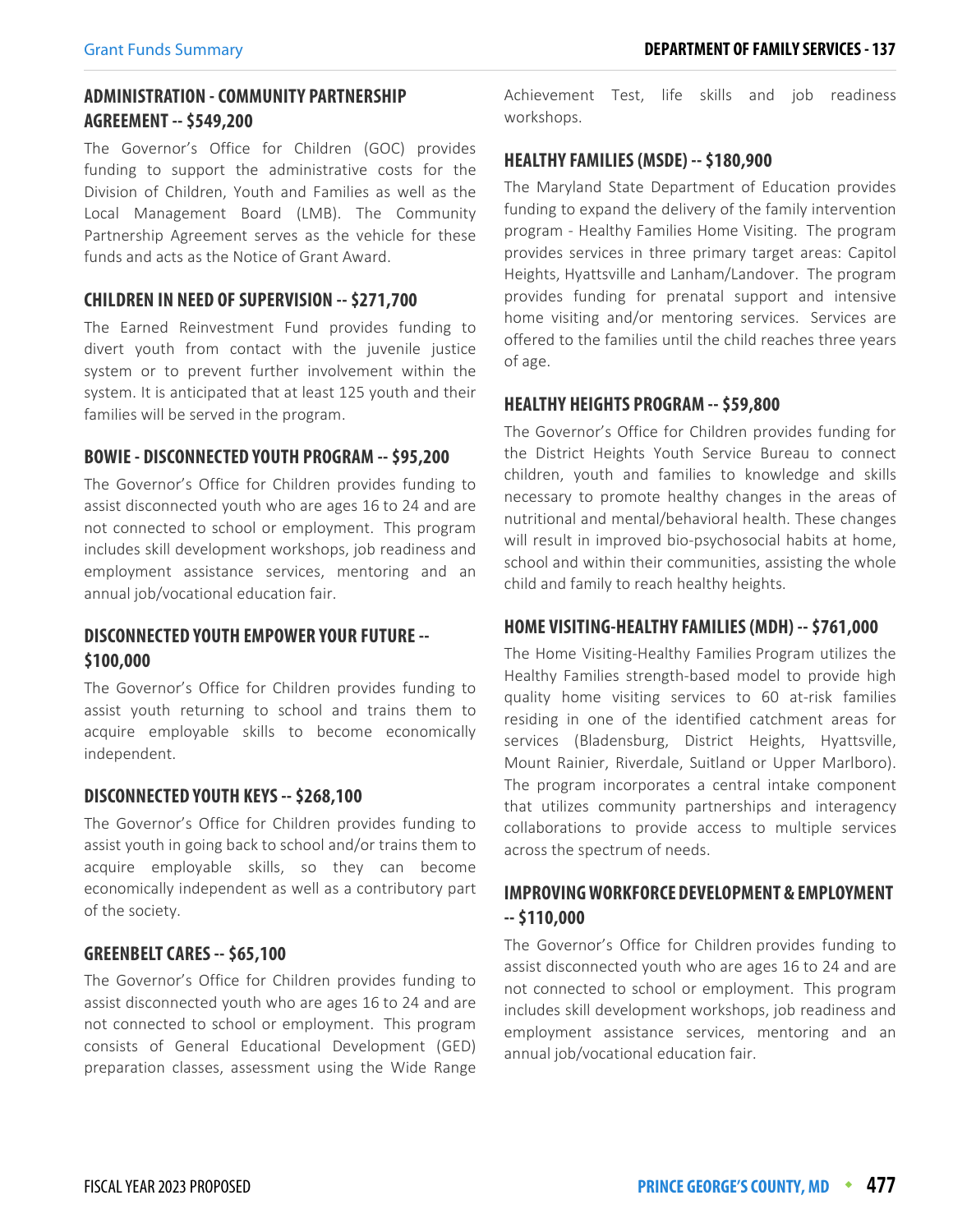#### **KNOW BETTER, LIVE BETTER HEALTH -- \$120,000**

The Governor's Office for Children provides funding to combine hands on nutrition education, cooking workshops, movement and fitness activities to engage participants in new and creative ways to stay healthy. Throughout the program, participants learn about organic foods; sustainable diets; seasonal and local produce; opportunities to grow their own food; health risks posed by processed foods and sugars; meditation and the importance of staying active. Through the service learning initiative, participants openly discuss the topics of food insecurity; food deserts; hunger and homelessness. Participants also take part in preparing healthy meals/snacks and assemble wellness packs to donate to a nearby homeless shelter or to community members in need.

#### **LOCAL CARE TEAM -- \$82,300**

The Governor's Office for Children provides funding for permanent staff support to the Local Care Team (LCT) to ensure youth with intensive needs receive comprehensive support services. The coordinator will oversee a system for case referral to the team which includes tracking referrals and services, maintaining a comprehensive resource database, collecting and reporting data and ensuring follow-up services. The LCT will also facilitate a coordinated approach to services and ensure parent involvement in LCT meetings.

## **PATHWAY TO A HEALTHY LIFE -- \$120,000**

The Governor's Office for Children provides funding to teach families to understand the interconnectivity of all elements that create a healthy lifestyle. This program is a holistic approach to addressing Childhood Hunger.

## **PROJECT WELLNESS -- \$72,100**

The Governor's Office for Children provides funding to ensure families are safe and economically stable by addressing childhood hunger targeting students and their families who attend Hollywood Elementary. The program consists of one youth workshop to teach youth about healthy food choices as well as three parental workshops focused on healthy eating, reducing food costs, implementing nutritious ideas, budgeting, maintaining food security and ways to improve income and job security.

#### **START EARLY BETA PROGRAM -- \$125,000**

The Early Childhood Connector team seeks to engage community partners to pilot Early Childhood Connector Beta, an online ecosystem for early childhood system builders to come together and collaborate on answering questions, increasing knowledge sharing, and expanding peer connections to ultimately strengthen programs, policies, and systems that support children and their families.

## **STRENGHTENING PRINCE GEORGE'S SYSTEM OF EARLY CARE AND EDUCATION -- \$100,000**

Program to coordinate in the development of a 5-year strategic plan for the County's early childhood system that incorporates education, health, nutrition, mental health, income security, economic development, transportation, and other system/program areas. Vendor will assist in identifying and recruiting individuals to serve on the Prince George's County's Commission on Children and Youth.

#### **WEAVING HOPE -- \$88,600**

The Governor's Office for Children provides funding to support wraparound services, including: nutrition classes, spring and summer food access and distributions and community events (e.g., toy and clothing drives during the holidays), as well as nutritional workshops for students and parents. Distribution of the following food baskets for the highest need families such as Thanksgiving Turkey Distributions, Winter Break Baskets, Spring Luncheons and Family Dinners. In addition, Weaving Hope assists families with completing the Free and Reduced Meal (FARM) Applications and other social services forms such as Supplemental Nutrition Assistance Program (SNAP) benefits, Food Stamps, etc.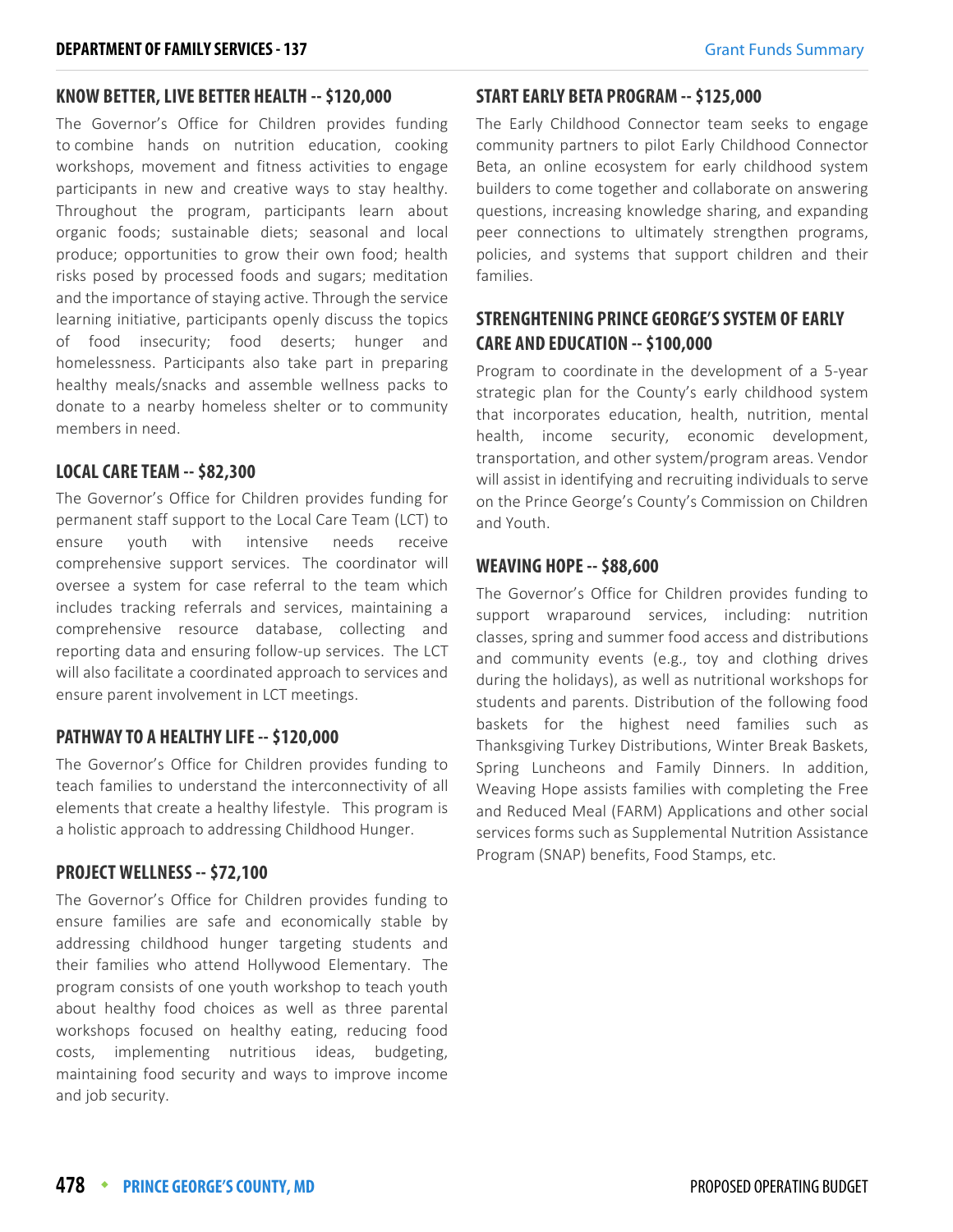# **SERVICE DELIVERY PLAN AND PERFORMANCE**

**Goal 1** — To provide information, referral and assistance services to County residents in order to improve access to quality services.

**Objective 1.1** – Increase the percentage of individuals linked to community services to improve their safety, well-being and quality of life.

| <b>FY 2027</b> | <b>FY 2020</b> | <b>FY 2021</b> | <b>FY 2022</b>   | <b>FY 2023</b>   | <b>Trend</b> |
|----------------|----------------|----------------|------------------|------------------|--------------|
| Target         | Actual         | Actual         | <b>Estimated</b> | <b>Projected</b> |              |
| 95%            | 93%            | 94%            | 94%              | 94%              | ⇔            |

## **Trend and Analysis**

The Department continues to focus on the provision of information, referral and assistance services to County residents, as a result of a re-evaluation of needs identified during the COVID-19 pandemic. The Department is providing more telephone, internet and virtual programming to continue reaching residents. The Department receives calls regarding services such as mental health, care giving to elders, home visiting, education and domestic violence services, veterans services and aging and disability services. Residents then receive information and referrals for a variety of support services to connect them to vital resources in the community. Referrals are tracked and intakes are completed through four Divisions: Aging and Disabilities Services (ADSD); Children, Youth and Families (CYFD); Domestic Violence and Human Trafficking (DVHTD) and the Office of Veterans Affairs (OVA).

FY 2020 actuals for "Calls received through the Children and Families Information Center" have been restated for accuracy.

| <b>Measure Name</b>                                                                                                           | <b>FY 2019</b><br>Actual | <b>FY 2020</b><br>Actual | <b>FY 2021</b><br>Actual | <b>FY 2022</b><br><b>Estimated</b> | FY 2023<br>Projected |
|-------------------------------------------------------------------------------------------------------------------------------|--------------------------|--------------------------|--------------------------|------------------------------------|----------------------|
| <b>Resources (Input)</b>                                                                                                      |                          |                          |                          |                                    |                      |
| Staff providing information and referral services                                                                             | 7                        | 8                        | 8                        | 8                                  | 8                    |
| Funding for information and referral services                                                                                 | \$307,587                | \$426,100                | \$367,350                | \$526,000                          | \$526,800            |
| <b>Workload, Demand and Production (Output)</b>                                                                               |                          |                          |                          |                                    |                      |
| Information calls                                                                                                             | 38,773                   | 39,611                   | 37,941                   | 38,000                             | 40,000               |
| Assistance intakes                                                                                                            | 3,466                    | 3,291                    | 4,031                    | 4,100                              | 4,100                |
| Calls received through the Children and Families<br><b>Information Center</b>                                                 | 174                      | 1,450                    | 2,085                    | 2,400                              | 2,400                |
| Services provided through Children and Families<br><b>Information Center</b>                                                  | 308                      | 305                      | 305                      | 400                                | 500                  |
| Services from contacts with Aging and Disability<br>Resource Center for information and assistance from<br>calls and walk-ins | 122,913                  | 126,852                  | 115,918                  | 120,000                            | 125,000              |
| Information calls received in the Domestic Violence<br>and Human Trafficking Division                                         | 1,180                    | 662                      | 277                      | 300                                | 450                  |
| Community-based outreach events conducted                                                                                     | 45                       | 64                       | 37                       | 50                                 | 75                   |
| Visits to the agency website                                                                                                  | 67,635                   | 67,635                   | 6,542                    | 67,220                             | 68,000               |
| Unique visitors to agency website                                                                                             | 47,600                   | 50,375                   | 55,536                   | 56,370                             | 57,220               |

#### **Performance Measures**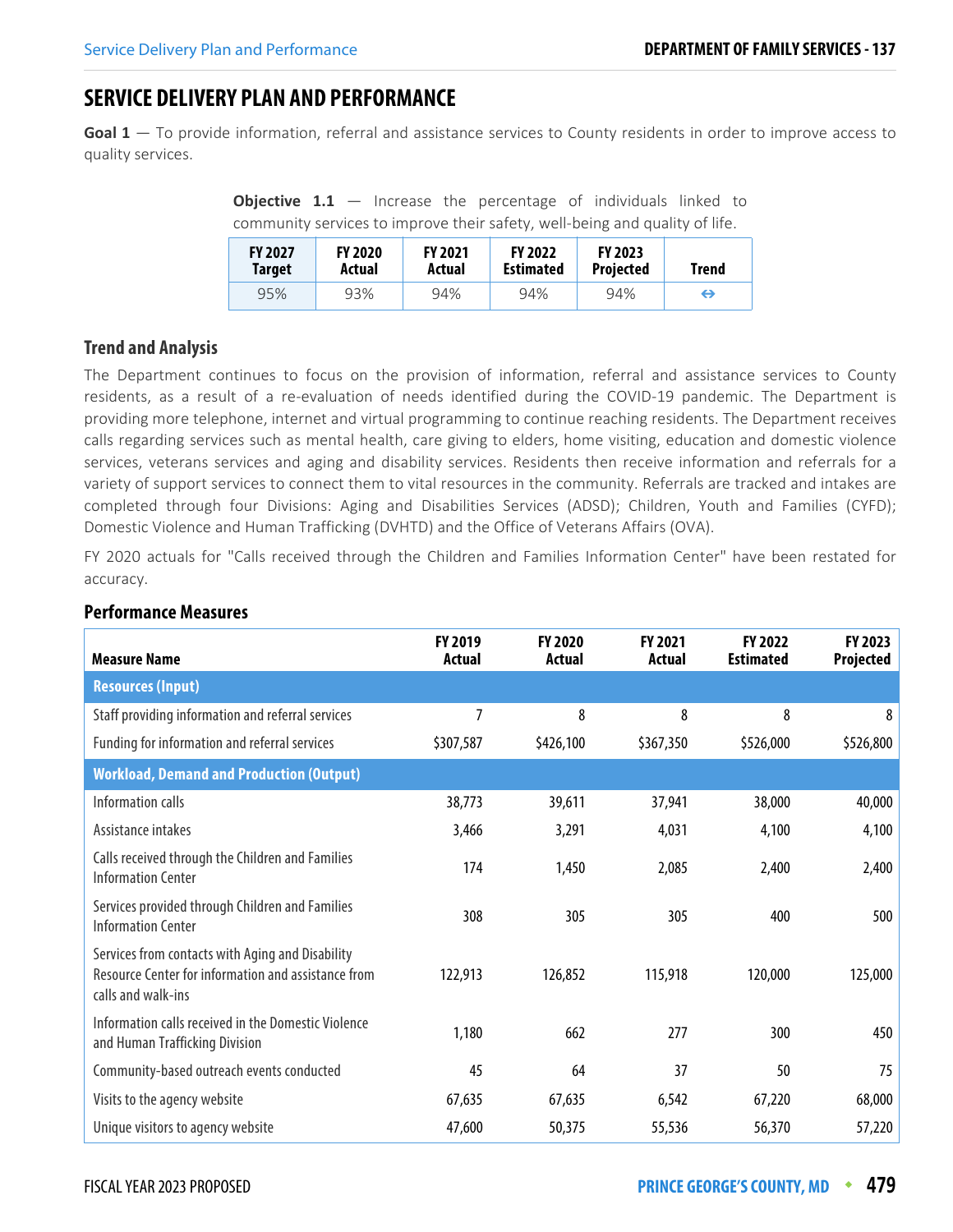#### **Performance Measures** (continued)

| <b>FY 2019</b><br><b>Actual</b> | <b>FY 2020</b><br>Actual | <b>FY 2021</b><br><b>Actual</b> | <b>FY 2022</b><br><b>Estimated</b> | FY 2023<br>Projected |
|---------------------------------|--------------------------|---------------------------------|------------------------------------|----------------------|
| 122,577                         | 124,430                  | 112,739                         | 114,445                            | 124,000              |
| 63                              | 63                       | 66                              | 70                                 | 70                   |
| 20                              | 20                       | 12                              | 20                                 | 20                   |
| 580                             | 710                      | 23                              | 96                                 | 100                  |
| 3,690                           | 4,565                    | 2,448                           | 3,500                              | 4,000                |
|                                 |                          |                                 |                                    |                      |
| 150.0                           | 200.0                    | 261.0                           | 350.0                              | 350.0                |
| 165.0                           | 587.0                    | 542.0                           | 600.0                              | 700.0                |
|                                 |                          |                                 |                                    |                      |
| 94%                             | 95%                      | 96%                             | 96%                                | 96%                  |
| 93%                             | 94%                      | 91%                             | 92%                                | 93%                  |
| 45%                             | 55%                      | 60%                             | 62%                                | 65%                  |
|                                 |                          |                                 |                                    |                      |
| 92%                             | 93%                      | 80%                             | 85%                                | 90%                  |
| 50%                             | 75%                      | 75%                             | 80%                                | 83%                  |
|                                 |                          |                                 |                                    |                      |

**Goal 2** — To enhance the delivery of intervention, prevention and support services to Prince George's County citizens and residents.

> **Objective 2.1** – Increase the number of citizens and families who have access to nutritious meals and childhood hunger programs in an effort to enhance food security.

| <b>FY 2027</b> | <b>FY 2020</b> | <b>FY 2021</b> | <b>FY 2022</b>   | <b>FY 2023</b>   | Trend |
|----------------|----------------|----------------|------------------|------------------|-------|
| <b>Target</b>  | Actual         | Actual         | <b>Estimated</b> | <b>Projected</b> |       |
| 208,000        | 859.572        | 1.127.246      | 356,200          | 176.500          | ⇔     |

## **Trend and Analysis**

In FY 2022, the Department shifted its focus to prioritize food insecurity, outreach, education and awareness programming as well as services and programs to the most vulnerable individuals in Prince George's County. This is in accordance with the County Executive's priorities and as a result of needs identified during the COVID-19 pandemic. The Department received additional funding for meal supplementation and worked to establish partnerships with community based providers, the Maryland-National Capital Park and Planning Commission (MNCPPC), local churches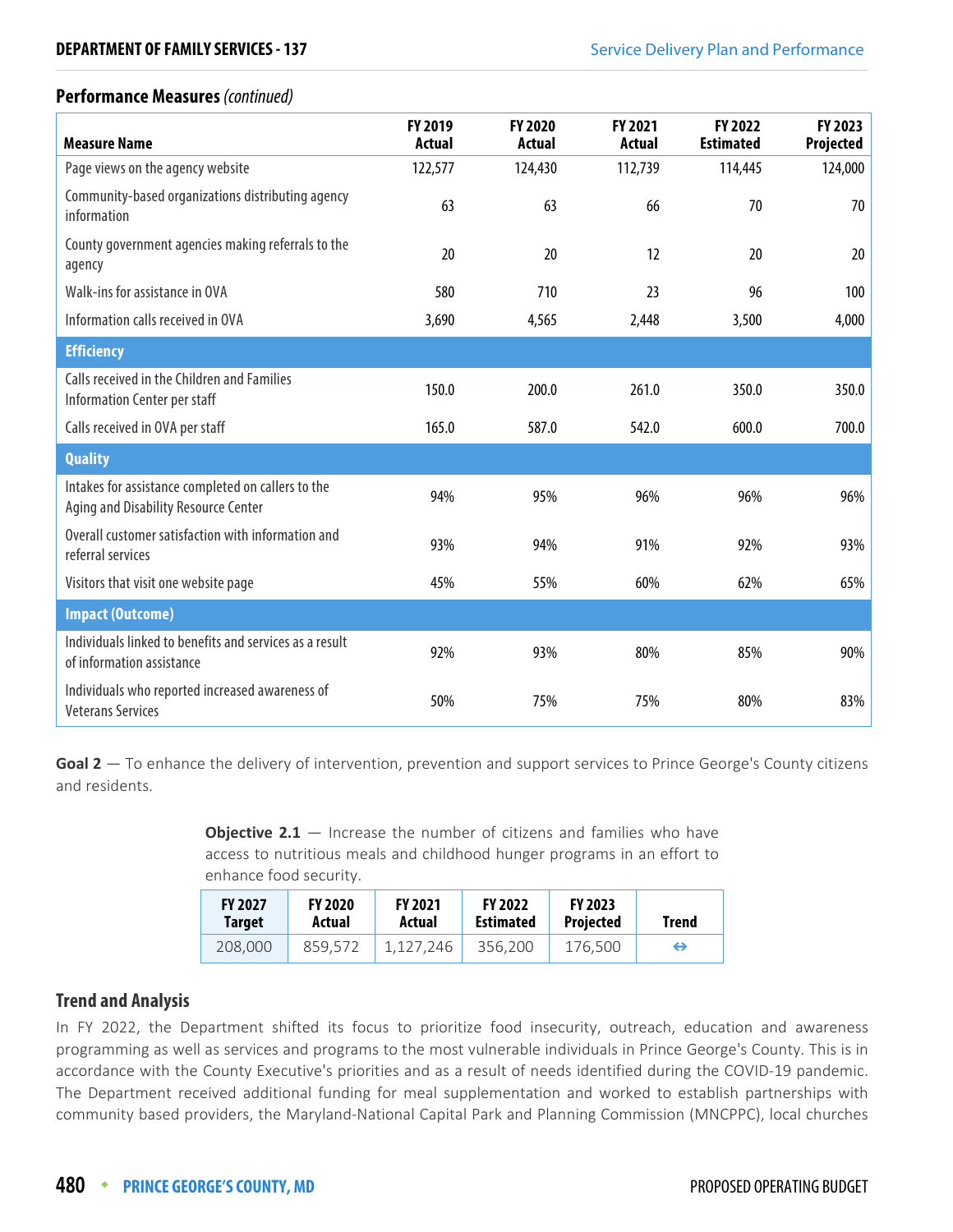and other County agencies to ensure that citizens and residents have appropriate access to home delivered meals, community gardening programs and food services to vulnerable youth and their families.

In an effort to expand and enhance the senior nutrition program to serve more County residents, the Department has applied for and received supplemental funding to maintain the enhanced provision of home delivered meals and groceries, as identified as a need due to the COVID-19 Pandemic. The Department received approximately \$3 million in American Rescue Plan Act (ARPA) funding through the Maryland Department on Aging.

Measures including "ADSD" are in reference to the Aging and Disability Services Division. Measures including "CYFD" are in reference to the Children, Youth and Families Division.

#### **Performance Measures**

| <b>Measure Name</b>                                                                                                     | FY 2019<br><b>Actual</b> | FY 2020<br>Actual | FY 2021<br><b>Actual</b> | FY 2022<br><b>Estimated</b> | FY 2023<br><b>Projected</b> |
|-------------------------------------------------------------------------------------------------------------------------|--------------------------|-------------------|--------------------------|-----------------------------|-----------------------------|
| <b>Resources (Input)</b>                                                                                                |                          |                   |                          |                             |                             |
| Programs addressing childhood hunger                                                                                    | 6                        | 6                 | 6                        | 5                           | 5                           |
| Funding expended for childhood hunger programs                                                                          | \$524,077.00             | \$524,077.00      | \$583,544.00             | \$460,360.00                | \$460,360.00                |
| Amount expended for home-delivered meal services                                                                        | \$561,314.00             | \$626,500.00      | \$530,146.00             | \$621,700.00                | \$660,900.00                |
| <b>Workload, Demand and Production (Output)</b>                                                                         |                          |                   |                          |                             |                             |
| Meals provided (ADSD) congregate                                                                                        | 71,845                   | 34,825            | 1,411                    | 300                         | 3,500                       |
| Families participating in Childhood Hunger Programs                                                                     | 1,283                    | 894               | 1,197                    | 1,200                       | 1,200                       |
| Meals served (CYFD)                                                                                                     | 65,125                   | 49,331            | 25,670                   | 2,500                       | 2,500                       |
| Senior citizens receiving a home-delivered meal                                                                         | 512                      | 560               | 5,979                    | 3,200                       | 1,500                       |
| Number of meals delivered (ADSD)                                                                                        | 156,382                  | 775,416           | 1,100,165                | 328,000                     | 150,000                     |
| <b>Quality</b>                                                                                                          |                          |                   |                          |                             |                             |
| Parents satisfied with childhood hunger programs                                                                        | 97%                      | 97%               | 100%                     | 100%                        | 100%                        |
| Participant satisfaction with quality and quantity of<br>meals in home-delivered meal program                           | 90%                      | 90%               | 84%                      | 86%                         | 88%                         |
| <b>Impact (Outcome)</b>                                                                                                 |                          |                   |                          |                             |                             |
| Total meals provided via ADSD and CYFD                                                                                  | 293,352                  | 859,572           | 1,127,246                | 356,200                     | 176,500                     |
| Parents completing the parenting, nutrition and<br>budget educational workshops                                         | 53%                      | 70%               | 80%                      | 80%                         | 85%                         |
| Families reporting an increase of food security                                                                         | 40%                      | 40%               | 80%                      | 80%                         | 85%                         |
| At-risk older adults entering long-term care facility<br>after one year of meal delivery or assisted living<br>services | 1%                       | 1%                | 2%                       | 1%                          | 1%                          |